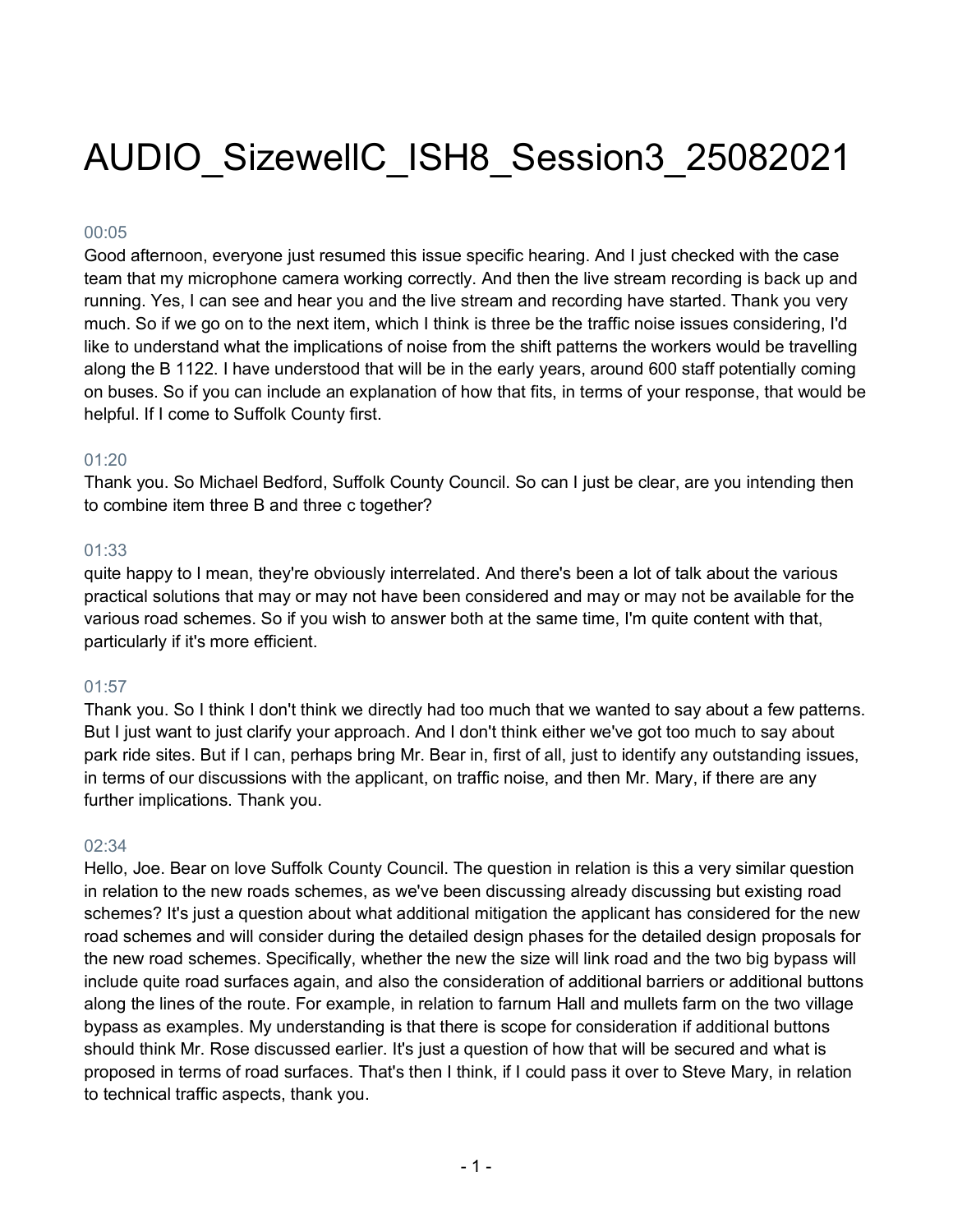# 03:52

Hello, good afternoon, Steve Murray from Suffolk County Council. Referring to your question about trip patterns is from our perspective, we've only got the information in form of in the form of two points and there to do with trips. So we have the traffic information, number cars and race TVs. But what we don't have is that granular detail of number of workers going and how that changes over the early years and into the peak years. For example, when I'm not aware of any data that shows the the interesting gap between the the, the opening of the park and rides and the completion of the SLR. So where they start bringing people in by bus from the northern Southern Park and Ride nor the switchover from the park and ride at the Le IE to the park and ride at the main site. So we're not aware of that granularity. One thing I would say is that from a perspective and this was raised in I think it was I sh to particular concern is less to do the actual movements of workers per se, but the number of trips they create, so the number of car movements that are robust movements. That's our main focus.

## 05:04

I mean, I think I've read in the think it's the construction worker travel plan, the indication was that 600 workers in the early years would be brought in by bus. The reason I'm asking the way that I've read it, the shift pattern appears to indicate that it's a double shift pattern that would finish at midnight. And so potentially, if I understood that correctly, there may be I don't know how many buses it would necessarily be but a reasonable number, potentially leaving the site on or after midnight. So from a noise perspective, that's what I was trying to understand. So whether that's for you, Mr. Murray,

## 05:49

I will certainly look into it. And if we if we do get time, we will put in our response, but is available. To be fair, my understanding was that the majority of the nighttime shifts did not start until after the early years by maybe mistaken in that. But again, it comes back to this this critical period between when the park and rides at dartium and wicker market come into operation and the DSLR the size of link road, because until such time as the to park and ride, so darshanam wicker marker in place, my understanding was that the workers will be going direct to site. So that should be travelling by car rather than bus in that time.

## 06:29

Your understanding may be correct, and I've got myself confused. So hopefully, the applicant will clarify matters for me, but before I come to them. Thank you, Mr. Murray. And I'll just see if any other interested parties have any particular points on this?

## 06:50

Right. I'm not seeing any hands go up. So if I can turn to you, Mr. Flanagan. Hopefully you can assist in clarifying for me.

## 06:59

Yes, thank you, sir. Mr. Martin's going to respond to this point on the detail of the workers coming out coming in by bus on the year. So if I can hand over to Milan, please. Hello, sir. Can you hear me?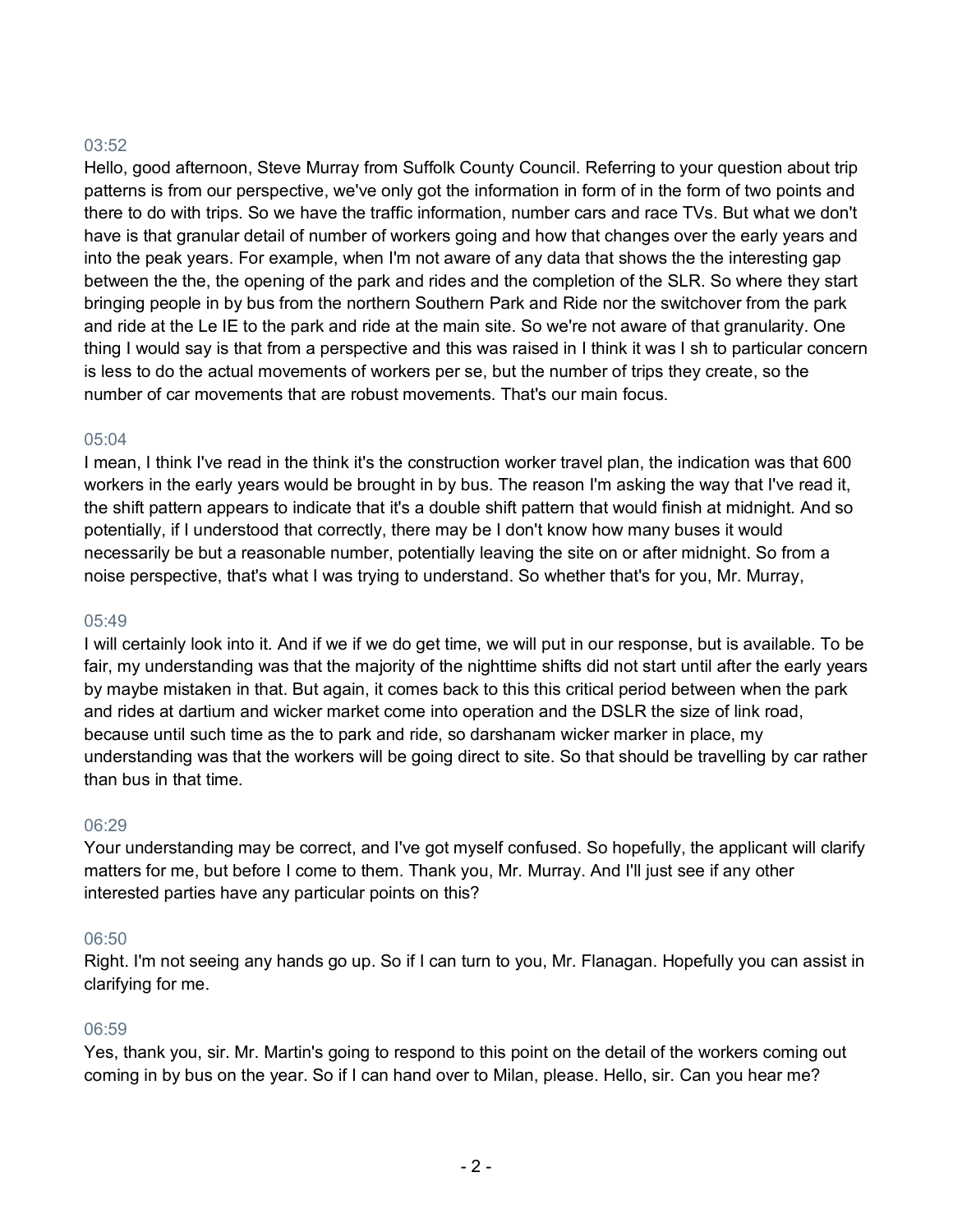## 07:19

I can hear you, but I can't see. Oh, yeah, yes, you've appeared. Okay.

## 07:23

Catamount, Milan, on behalf of the applicant. So just to clarify, so and these numbers I'm quoting are set out in table 43 for appendix seven B of the consolidated TA, which is Rep. 046. So, in the early years, there will be busted but there'll be limited between the land east of eastland and the main development side, there'll be shuttling between those. So before we have the northern and the southern park and ride, the strategies that there would be in the early years we've assessed 1500 workers, of which 600 living in the caravan park in the 400 pitches, they would be bused between to work between the caravan park and the main development site. And then there'd be of the the remaining 900 workers and they would you they would be parking either at the land east of eastland parking facility or at the main development site. Those parking at the land use to Veselin Park and Ride would be bused between the main development side and the land is faced and we've assessed in terms of the shift patterns. We've assessed as a robust case 400 of those working at nighttime. So there would be some nighttime buses and assuming the need to check the exact numbers but as a kind of rule of thumb, if you say 400 people 40 per bus, you're talking kind of 10 buses over that night time period, but they would be limited to between the MDS and D. Lundy's, divisions along lovers lane.

## 09:03

Okay, now that's helpful. Thank you. Okay. I'll move on to the next point, which is just just seen a comment. Could you just clarify for me, as well? And will there be using the temporary construction access for those? That bus service?

## 09:32

Of course, yeah. So in that table, I've just quoted table 43. It shows that between the land east of eastland and the secondary site access, we've assessed 92 way services over the course of a whole day. We've seen all of those at night. And we've assessed 90, then between the land east of East London size will be access over the course of the whole day shuttling those workers between those two, two accesses. So it's 5050. Split.

## 10:04

Price. Okay, that's helpful. Thank you. All right, yes, I will now move on to the next item, which is the potential traffic noise upon completion of the size, lot size while we grow them to really bypass. Mr. Bedford obviously, touched on this already. So are there any other interested parties who have any additional points they would wish to raise on this matter?

## 10:40

not seeing any hands up. So that's relatively straightforward. Mr. Flanagan, is there anything additional you wish to say with regard to the the consideration you've had of practical solutions for noise attenuation prior to the delivery of insulation via the noise mitigation scheme?

11:08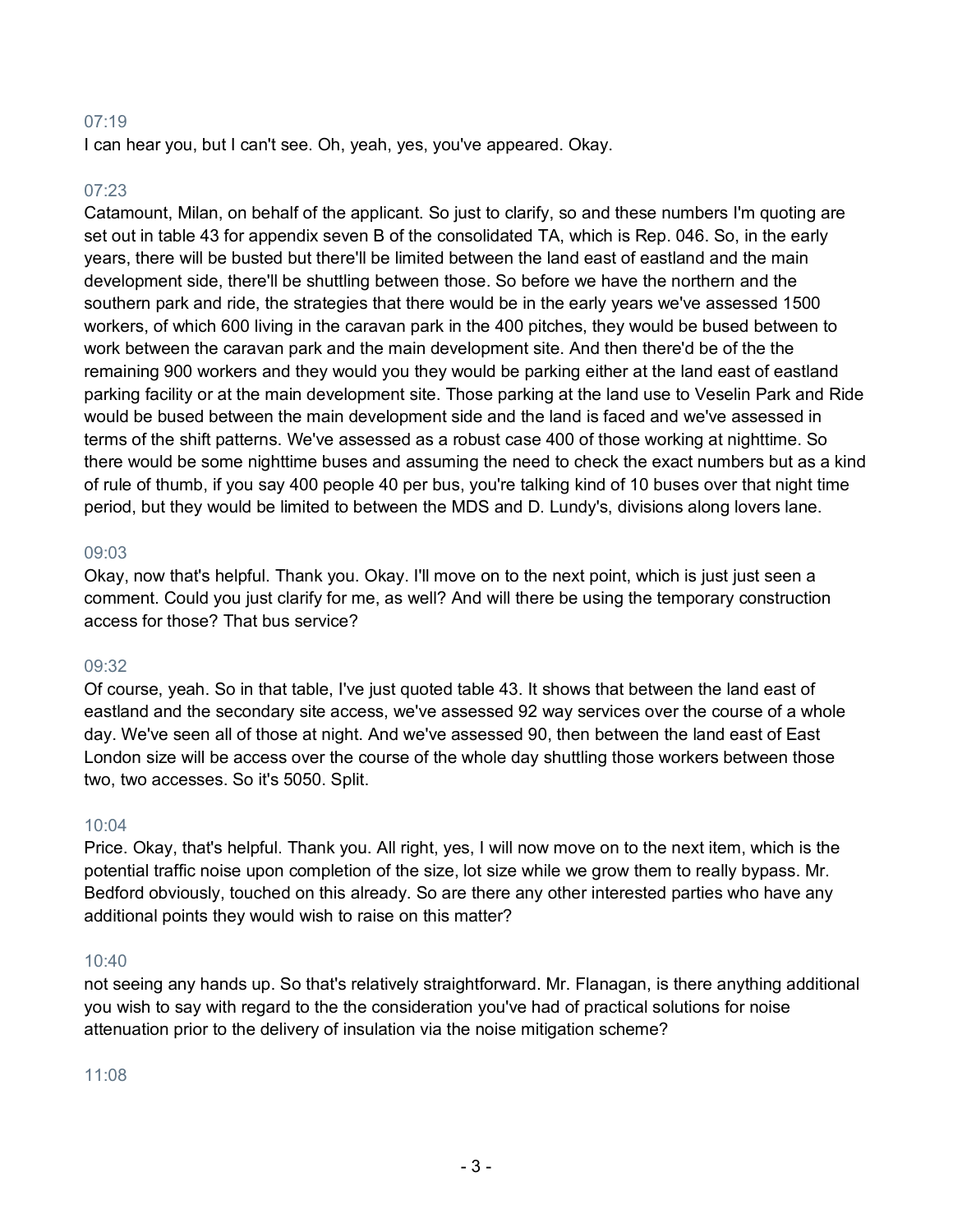So yes, in terms of attenuation, you heard, I think, from Mr. Rhodes earlier on, the steps have been taken in terms of the mitigation hierarchy and the fact that the park and rides and there's all this inbuilt significant inbuilt mitigation, embedded mitigation, which is part of the strategy, which is for operational purposes, but also serves a mitigation purpose. So you've heard me talk about the highway condition survey and contributions to the B 1122. Also the potential for discussions on going about quiet road surfacing and bonds on the SLR, tuberous bypass at specific points. So that is, I think, the summary of the position. I don't have anything extra to add, just while I'm speaking on it. I know Mr. Baer raised a point just a minute ago, I think, on this topic, querying how you would secure if there was, for instance, extra bonding, on the two village bypass mallets farm was given as an example. That it would be within the parameters, the parameters allow for that work is ongoing, to show the extent to which that might provide some attenuation. And if it needs to be secured, it could be done relatively easy, for instance, through the associated development design principles or some further mechanisms, so we don't see that to be an issue. Right, thank you. Oh, sorry, it's I'm just just, Mr. Rhodes has just suggested he might have an extra point to add, if I may hand over to him.

# 12:49

JOHN rose for the applicant. So I was just gonna say that. As Mr. bridenstine indicated earlier, today, we've been doing some work on what potential there could be within the order limits, and have written to two or three stakeholders in the last week setting out that work and describing for instance, how it could mitigate impacts around farnum Hall, or monitors far more on the SLR really indicating potential that could be achieved during the detailed design stage, but also offering to work with stakeholders as we work up that design. So for example, run farnum Hall Fern, are very helpfully presented themselves as as in the capacity that they've presented themselves to the examination, but certainly on behalf of local residents, as well as their own interest as a sort of mediator between themselves, the community and ourselves as to what would be the best scheme, how could that could emerge. And we know those premature to fix those details, because they need to be worked up in detail before they can be submitted, post decio for approval, but trying to find a process within which we can work with stakeholders so that the design that emerges is the best of all worlds that achieves the landscape objectives, but also optimises the noise objectives and protects their immunity. So through that correspondence, which would be we're happy to share with you it wasn't written confidentially, it's written to a number of parties. We'd be happy to show that perhaps in the written submissions following this hearing, just to show the nature of the engagement that is ongoing and our commitment to that.

# 14:32

I think that will be helpful. Thank you. Thank you. Okay, I'll move on now to the issue of nighttime rail noise and deliberately posed the question in a way that have following the comments from a software Council. Whether the operation of the frame rail freight, proposes an appropriate mechanism for delivery which obviously has some detail comment from Woodbridge town council will be I don't think there's a representative here today, who were concerned that the assessment of the rail noise was inadequate and hadn't taken account of who guidance on sleep disturbance, or taken proper account of klaxon sounds or trains or the level crossing sirens. And I think it's fair to say that he suffered cancel remained be persuaded the nighttime operation can be done appropriately. That's the way I read the response Rep. 603. To appreciate that's my very short summary. But I think the counsellor saying that if the mitigation is not available through the rail noise mitigation scheme, or strategy, I should say, and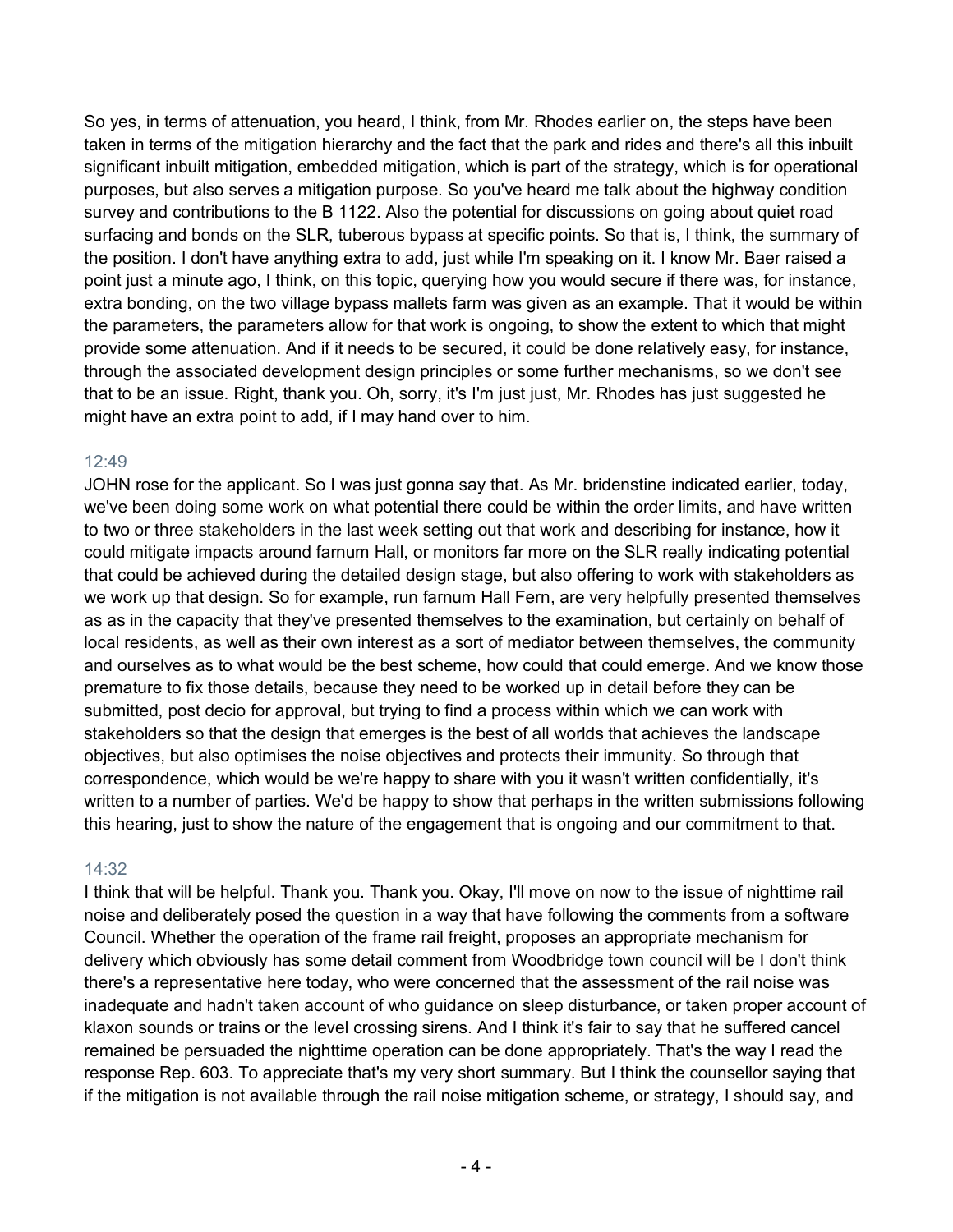the noise mitigation scheme, that they're looking to have a much higher standard and currently set out to perhaps the lower level, as opposed to the I think the 73 Db level, which is currently in position. So can I clarify with the Suffolk council? If that's the correct summary of position, please?

# 16:25

Thank you. So I think my screen has been turned off by Central Casting. Cuz I bounced back in at one point, so they can hear you clearly might be able to switch you back on that. Yes, they've they've done that. Thank you. So could I just make four short points on this and then ask Mr. Kemp to come back on on the low point. So, the four points are first that the principle of the aspiration to avoid hgm the movements from the highway network, where possible is supported and therefore, as a matter of principle, the rail freight strategy is supported by the Council. Secondly, the mechanism proposed for bringing forward rail, the various rail elements as a concept is not in dispute. Thirdly, is suffered cancel as you've heard earlier, so not satisfied at present with the rail noise mitigation strategy. And we come back to that later briefly under five d i appreciate and that is, we say necessary to be acceptable for the principle to be satisfied. And fourthly, to flag at one point that may also fall under five D. requirement 25. provides for the submission of a rail noise mitigation strategy. So it's a generic requirement. It isn't present tied to anything in the rail noise mitigation strategy that currently exists. So we think there needs to be some language to ensure that However, one badge is the current document, which we think should be expanded and enhanced requirement 25. And the submission pursuant to that should be in accordance with that document. And so, firstly, then on the point of low I'll ask Mr. Kemp to add his comments please. Okay.

# 18:47

Good afternoon, sir. Mark camp, a Suffolk Council. It's our position that the RNs represents the applicant's responsibility to mitigate and minimise noise impact to low it represents also represents their obligation to exhaust all forms of mitigation prior to providing the noise insulation in the form of the noise mitigation scheme. So it's, it's our session, it's got to be comprehensive, complete and committed to the RMS and the confidence in the delivery of the RMS is key to accepting the noise mitigation scheme. In terms of the rail freight the EIA x significant threshold as currently offered. However, should the RMS prove to be undeliverable deliverable impart or inadequate, we reserve the right to request at the noise mitigation scheme be used at low to boast that mitigation and minimization of the impact from the noise okay.

## 19:54

I can just then come to any other interested party I see Mr. Smith, your hand is up.

## 20:05

Thank you very much. Richard Smith. I'm the county Councillor for blinding division, which includes the town of Saxmundham and 12 villages north of the sizewell site, the nearest being saboten and eastbridge. I must declare an interest sir, before I start in that I live in Saxmundham and I live within 30 metres of the East Suffolk railway line. So you can understand I have a personal interest in this, but I also represent my constituents along the line and other people along the East Suffolk line as far away as Westerfield because you know as well as I do the route of the line going through Woodbridge, wicker market and Saxmundham and it goes through almost the centre of Saxmundham and the ground rises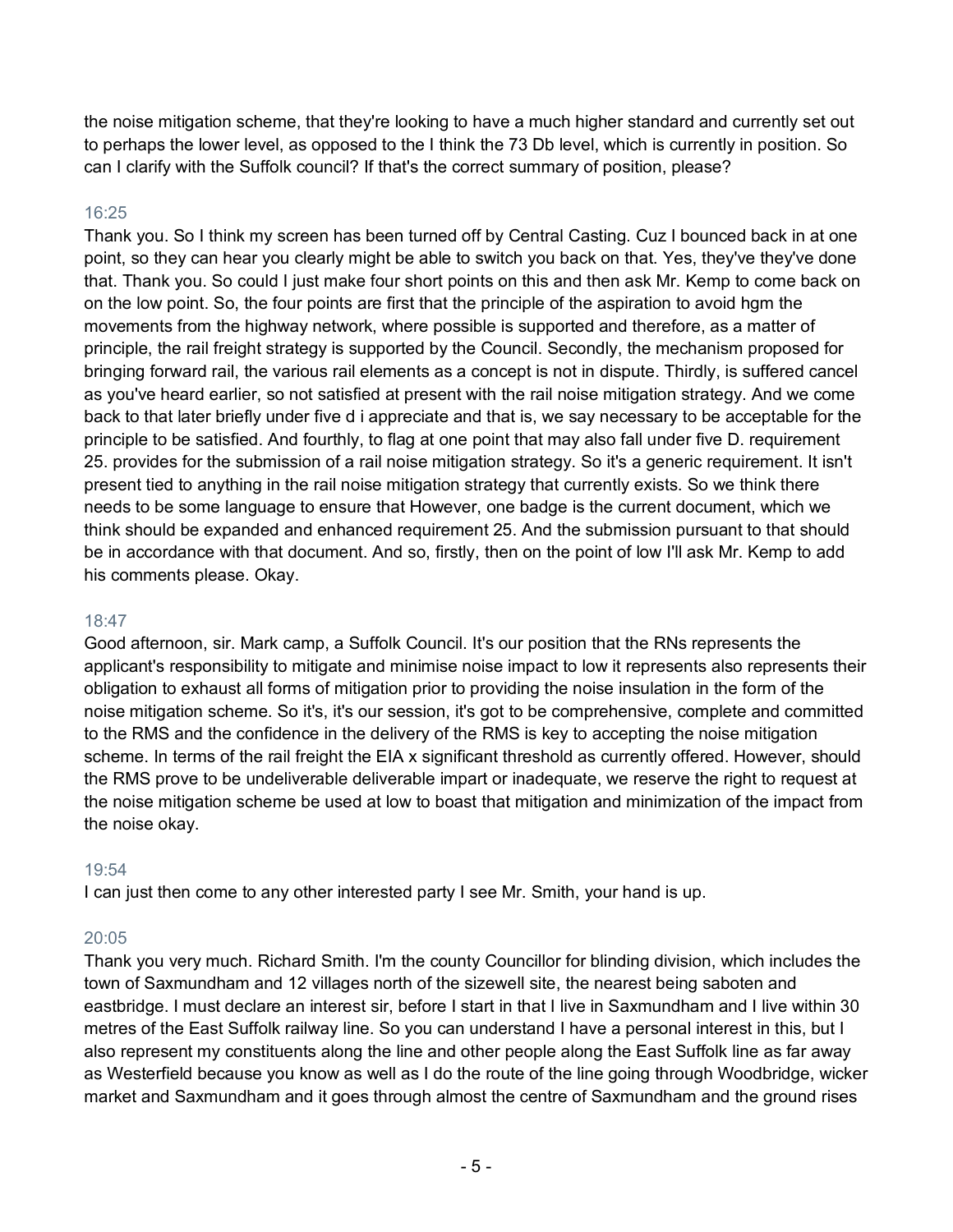on both sides of the railway line. So it's a bit like a bowl and the railway noise can be heard throughout most of the town. There are a large number of properties very close to the railway in Saxmundham. And it is an extremely worrying prospect that up to five freight trains will come through the town. heavily laden, I understand they have a weight of up to about 2000 tonnes and most of those will be in the hours of the night. I believe as do others that most of these problems can be countered if we had a passing loop built further down the line in the wicker market that is kempsey ash station area of the East Suffolk line and that would enable one the passenger trains in the daytime to continue uninterrupted and to to get the freight trains into sight. I'm not convinced by the arguments. I've heard that this is difficult. We all know how difficult it is to deal with Network Rail. But EDF have had many years to ponder on this and have made no progress whatsoever. So on behalf of people living by the suffer blind, this is a very great concern. I heard earlier about efforts that can be made, although they don't look like they're going to be made to limit noise by acoustic baffles because Network Rail again have said they don't want them on their land. And I do want to raise as I briefly did this morning, the question of vibration to the normal passenger trains don't really cause any problems. But we all have experience of heavier trains coming through the town. Certainly in the days when the nuclear flasks used to go from sizewell a, up to Cumbria to Sellafield and they are very heavy indeed. And they do cause substantial vibrations through the ground in the local area. I would ask that these concerns be noted, I'm not sure there is a solution. If we're going to have these night time trains, then we're going to have to get used to them and have our sleep interrupted. But I do want to stress the usefulness of a passing loop on the line, which would also have a legacy benefit to the east Suffolk line. Thank you.

## 23:36

Turn next to Christopher Wilson, please.

## 23:41

Thank you, Mr. Long. Chris Wilson, on behalf of together against eyesore See, I was just looking for a bit of clarification with regard to the train noise in the applicants consolidated transport assessment section 11. As document rep 400 and five, it was a couple of bits of clarification I was after in paragraph 11 point 3.6 of that document it relates to the early years of round operation. And it basically says that the waiting positions the driver would remain on board. The train has no trackside facilities, does this mean the Local Motors will not be shut down so that the heating and lighting can be maintained in the drivers CAD. Obviously that has a noise implication. And again in paragraph 11.3 point 17 it refers to the three trains a day situation. Table 11.2 shows the first out outbound train arriving at sex London junction at 10 o'clock in the evening. That train can't proceed until the last passenger train has arrived or sex London to understand is 1054 in the evening. So will the train that's stand on the branch branch, branch nine or the six No, at the SEC sets munden station. And again, obviously if the engine is not shut down, obviously has noise implications. Thank you.

## 25:16

Come to Nigel Brown. Oh no, Tom's gone down. No, sorry, I haven't looked around by all means if you have a comment.

## 25:32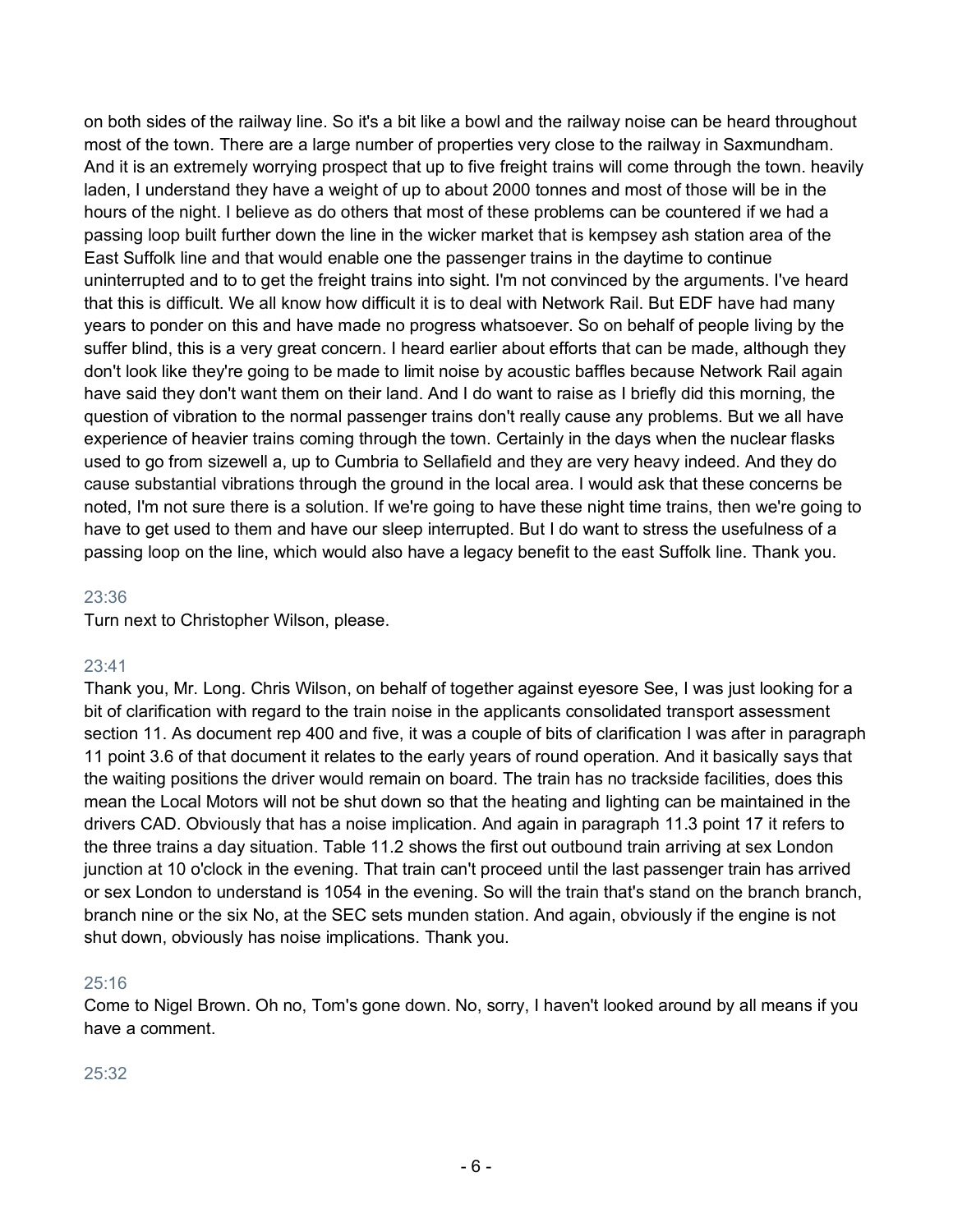Hi. Yes, I actually am from Melton Council. Can you hear me? Okay? I can't thank you. Right. Okay. I'm from Melton parish Council. And we reiterate the points that were made about the possible passing loop. We did have a meeting with sizewell with EDF. And then their indications are that those ideas were rejected merely because of the difficulty of dealing with Network Rail not because of any technical MK in capability, but because they didn't have the confidence that that Network Rail would be able to get on with it fast enough for their timetable. And until that doesn't seem like a valid reason for why we should have 10 years of disturbed sleep. But over and above that, if they do go ahead with the nighttime trains, we would like there to be at the very least a review of the lines that run through Melton and Woodbridge, because we believe there are points where the actual railway lines could be improved so as to reduce the noise. And we also believe that they could use the sound absorption maps to make some of that Lloyd noise less severe. And we also ask that if there is a noise mitigation strategy, there are quite a lot of houses that back onto the railway lines or are in range with the railway lines, that they should adopt a generous approach with regard to installation, and that they should try and make sure that all the installation work is done before the train start running. There's no point in providing noise mitigation work halfway down the 10 year period when the trains are running. So that was it for me. Thank you to an abatement. Next please. Hello, Mr. Bateman.

## 27:30

On behalf of together bitesize will say, I just wanted to ask about the nighttime rail and what impact that would have in terms of noise on the old Hurst farm estate because old has farmers is mitigation, you know, for the other land take. So it seems a bit odd that you would have land that is supposed to be mitigation that is then going to be impacted by noise from the rail. So please, can you comment on that? Thank you,

## 28:03

unless the applicant the applicant, I'm sure will include that in their response. Mr. Highly Next please.

# 28:16

Good afternoon, sir. Thank you. Um, I'd like to echo what our county Councillor Richard Smith has said about the impacts of the noise and vibration on the town that Saxmundham disease already stated the line goes more or less through the middle of the town. And there are many older buildings which could well be impacted over the period of 10 years that the nighttime trains are running through that added to that the impact of disturbance on residents of the town. I understand that EDF are proposing to put in mitigation such as double glazing. But that won't be much use during the summer when residents will habitually have their bedroom windows open during warm nights. So, I urge I urge you to sort of consider again the possibility of the passing loop, which would have the stroke eliminate a lot of these problems. Thank you.

## 29:21

Thank you, Mr. Haile. Right, if I can come to the applicant to respond, please.

# 29:31

Thank you. So pick up a couple of points. So there are some members of the team to respond to the others on Mr. Tate's four point about requirement 25. And he observed that it refers to a rail noise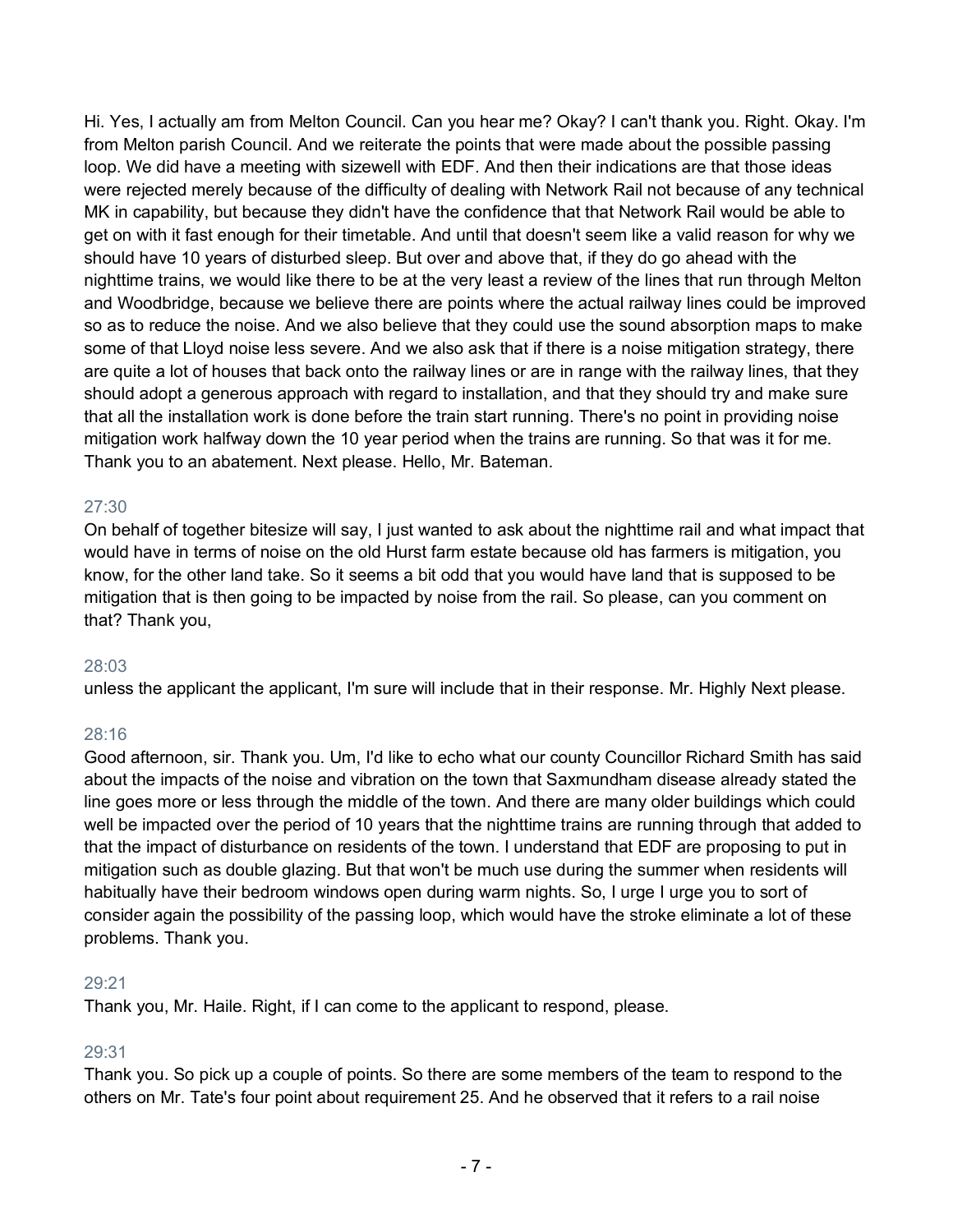mitigation strategy and the suggestion that it should be tied to what the examination has before it. I'll take that away, but I initial responses that we can see the sense of that and therefore we can come up with some drafting accordingly. Second point for me is on a On the passing loop, others may have something else to say but the exact examining authority would have seen it. It's a summary of what was said it by Mr. Bullen issues specific hearing to I think in response to a question then from Councillor Richard Smith, Mr. Bull explained that a passing lead that can see ash would require interventions that no less than 45 level crossings. And having worked with network road, it was concluded that it wasn't a deliverable solution based on the timescales required for the project. And that set out more fully in the in the initial statement of common ground with Network Rail. So that is, in summary, our position on that and it's a fairly clear position based on fairly Stark evidence. See, those are the two points for me I'm now going to hand over to Firstly, Mr. brownstone, I'm gonna ask Mr. brownstone to explain the broad response to the question the agenda item of why the applicant says that the rail noise mitigation strategy taken together with the noise mitigation scheme makes the impacts acceptable in noise turns along rail lines. Secondly, to comment on the points raised about deliverability of the rail noise mitigation strategy. Thirdly, to respond to the E sufix. point about the noise mitigation scheme potentially needing to kick in low should the round noise mitigation strategy not be to Liverpool for some reason. And then also to add to Mr. Branson's task, response to his fate, and also Mr. Brown. Then I'm going to ask Mr. thorny Taylor to pick up on vibration which is a matter particularly within his expertise. And then finally, Mr. Rhodes to respond to Mr. Wilson's points regarding the weighting position of the trains and also the train timings. So firstly, I can hand over to Mr. brownstone. Thank you.

## $32.14$

Mr. browser before you commence. Mr. Haley, would you mind switching your camera Thank you very much. Over to you Mr. Branson.

# 32:32

Thank you sir. Mike brownstone on behalf of the applicant. So the metro rail and nighttime rally is larger question of planning balance. Planning, policy and stake stakeholders strongly encouraged the use of rail. And from a noise perspective, we consider the use of relative amount of proposed is both appropriate and acceptable. Because the rail noise implications comply with policy to avoid Seoul. Notwithstanding we've taken quite a strict approach to Seoul in terms of maximum noise levels. And also because of the rafter measures in the rail noise mitigation strategy and the noise mitigation scheme to mitigate or minimise between load and Seoul. My understanding is that there are no non rail alternatives. I believe it set out in the freight management strategy, para to 114. And in table four, one, due to the construction requirements to two trains per day, which is four movements that would always be required, and would also lead to hundreds more hgvs on the road. It is also worth emphasising I've ever mentioned the number of trains we're not proposing four trains per day throughout the entire construction works. That's just for a period. Albeit it sounds a lengthy period 2024 to 2028. With with fewer trains outside of that, I believe that is set out in the freight management strategy at table 3.1. So we've committed to a programme mitigation measures. So potential adverse effects are reduced and minimised and exceedance for sole avoided. The measures set out in the draft around those mitigation strategies secured by requirement 28. Subject to Mr. Flanagan suggested drafting points. Be that that's a commitment that that stops the trains being used less that is agreed we cannot use the trains that is the the implication of requirement 28. So even if it is drafted as a rail noise mitigation strategy, unless it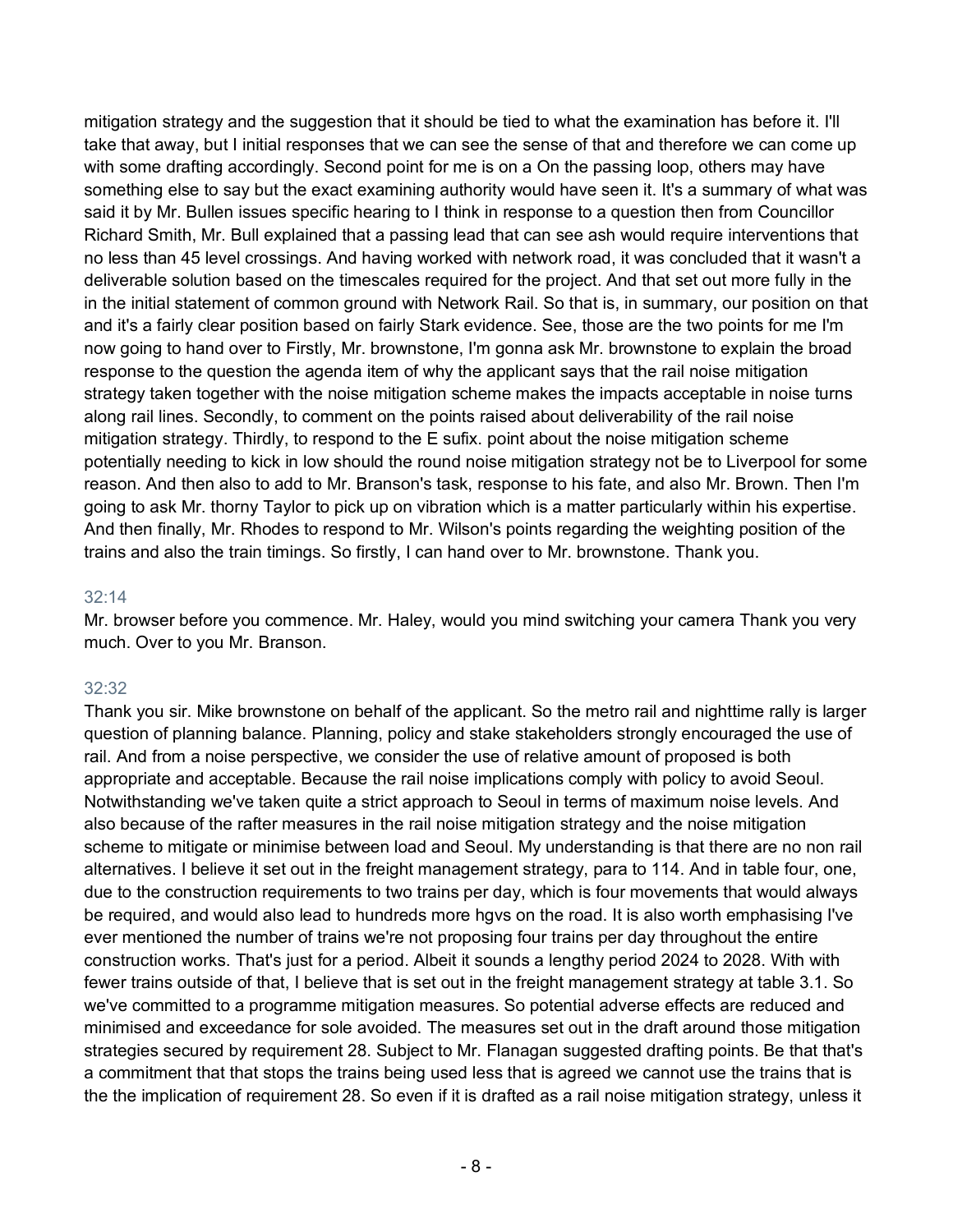is signed off by the Council, there's no permission to use the trains. So it seems to us to be a fairly strong and important measure there that that's got protection there. Where the eligibility criteria are exceeded the noise mitigation scheme will apply. We take on board Mr. Kemp's points about they would like to reserve their position about the threshold at which the eligibility criteria is set in the noise mitigation scheme. It is our position that we believe the round noise mitigation strategy is deliverable. That is why we've committed to delivering it and put in such terms in requirement 25. We're happy to commit to it because we believe it is deliverable. And therefore, there should be no reason to revisit the noise mitigation scheme. But to the extent to which the impacts rely on the noise mitigation. Sorry, the rail noise mitigation strategy. It is it is a reasonable position for Mr. Kim to take and then we did when we will, we'll keep in mind as things progress. So that's kind of the the overall kind of position. In terms of the specific points. Mr. Brown mentioned, a review of the line through Melton and Woodbridge. That work is ongoing in consultation with Network Rail. There's quite a lengthy process to go through to get permission to go and look at a railway line when they've got trains running on them. That process is underway. I will leave it to Mr. Rose to confirm but I understand that that that is going to happen and there will be a review of the tracking and where the track needs to be upgraded. Where has the unhealthful track type. So jointed rail, etc, the Mr. Tony Taylor can speak about the intention is to upgrade that to something less, less problematic. I think Mr. Brown also mentioned sound absorption mats. I think that may be one for Mr. Tony Taylor to pick up on the mats are a vibration measure rather than the sound measure. So actually, Mr. Tony Taylor to to pick up that Mr. Brown also made the point about doing the installation work before the trains are running. That is the intention. So the noise mitigation scheme where properties are eligible. The programme and the way it's set out is to deliver the mitigation before the noise gives rise the eligibility before that happens the installation should be in place that that is the purpose of it. And and there's Mr. Brown rightly pointed out there's no point putting in after the noise has started. So, that is why the noise mitigation scheme is set out with the with the steps set out in it with with commitments in there for timings and the like. Bateman mentioned all Hearst farm. So, the potential impacts autos farm can be found in a series of noise contour plots, the most relevant one

# 37:25

is the one relating to the maximum noise level which is figure 9.3 point C point seven rather unwieldy figure reference but 9.3 point C point seven in appendix 9.3 point C, which is as 257 and that shows that altos farm is substantially below the point where we say there's a significant adverse effect, we do not expect significant adverse effects at auto spawn. That is not say for trains will be Inaudible. Clearly they will we certainly will be audible. But we do say that they should not be an adverse effect. Think Mr. Highly referred mostly to old buildings, which I think is more of a vibration point for Mr. Tony Taylor. I think the other two were party look, which is probably best for Mr. Rose to deal with. If Mr. flagel hasn't already.

## 38:17

When the written submission comes, can you make sure that reference that you just gave is included? Because I'm afraid I didn't get that long convoluted? Yes. Thank you

## 38:35

can I then head over to Mr. thornlie tailor to respond on the rail vibration points. Thank you.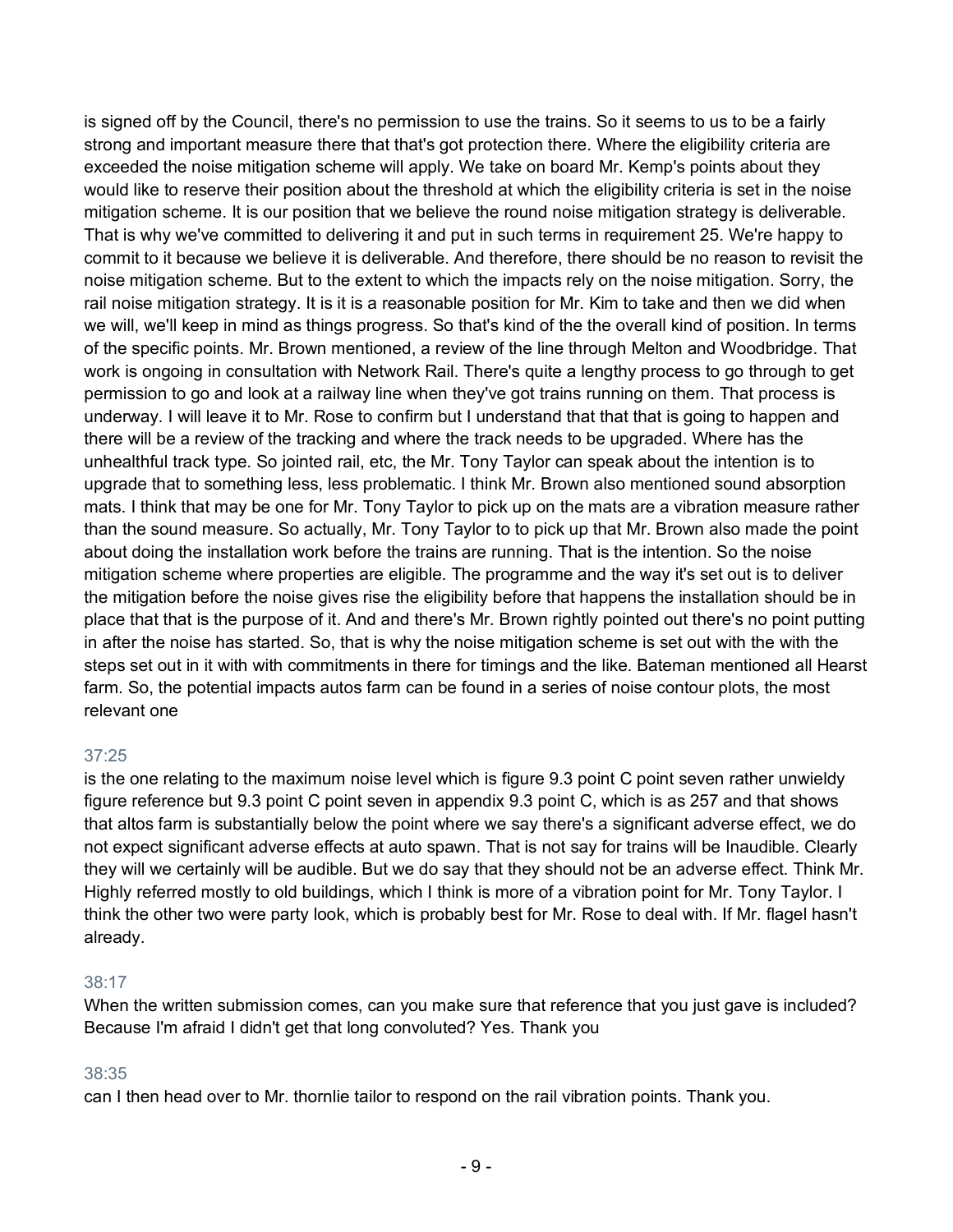## 38:41

Thank you, Rupert only Taylor and on behalf of the applicants, it is true the railway line does go close to dwellings in South London. In one particular case, it's only about three metres in Albion street movie industry. And obviously, that has resulted in a close study of the issues and the effects and mitigation approaches. What happens when you're very close to a railway line is not only does the conventional airborne sound level become larger because of the shorter distance. But there's also the combined effect of grand ball noise which is the effect of wheels rolling on the rails travelling through the ground, and being reradiated inside houses as airborne noise. And we've looked very closely at those effects and in particular considered the the rare circumstances we have in this case, which is getting both ground bond noise and airborne noise at the same time. Usually grandpa noise is an issue when one's considering railways in tunnels, and you don't see or hear the railway in the conventional way. You just get grumble noise through the ground reread the engine hazards. It's unusual to have both together and we've reviewed In considerable depth, the assessment criteria, and in particular the measures that need to be taken to avoid sell and get as close to low as we can. The conventional airborne sound from a train at a short distance can be mitigated bias on installation of the usual kind, that there shouldn't be a major issue in the summer with sound insulation. Because fan installation packages are not just secondary glazing windows they include provision of alternative ventilation. From the point of view of the park that comes through the ground the vibration on the ground or noise. As I indicated briefly this morning. The issue is discontinuities in the rail. A heavy load running on a completely smooth railway just the same as a heavy lorry running on a complete consumers highway uses very little vibration and it rapidly attenuates with distance what causes vibration and ground bond eyes is discontinuities in the rail. And financial this morning effort is underway to identify the locations of discontinuities, with a view to moving them or removing them. One of the issues is that even with long welded rail, it's common practice as a type of weld, which is softer than steel. And so you do get a noise as if a train was running over a joint even though there isn't a visible joint and work is in progress to locate the positions of those welds, so that they can be moved or replaced. But the other tool in the armoury is speed, because vibration grambo knives are very strongly dependent on speed and where trains will be passing very close to sensitive receptors, speeds will be low. And that helps very substantially in reducing the levels of vibration and ground or noise that enter the dwellings. And just one final thing I would say on the issue is that the nuclear blast trains would have been a vibration issue and that modern waggons of the kind that are will be used for size will see have suspension in their bogeys, and the parameter which really controls vibration is the unsprung mass as it's called, it's the weight of the wheels and the axons between them and the lowest suspension in the vehicle and the unsprung mass of a modern freight waggon is much lower than would have been the case for nuclear blast trains. But all in all, the outcome will be that Seoul will not be exceeded. And there are many measures that can be taken to get as near to low and possible. That's I think, addresses all the points have been raised. But if I've forgotten anything we happy to add. Thank you.

## 43:09

Then, finally, could I turn to Mr. Rhodes to respond on the waiting position of the trains and the train timing points and anything further, he wanted to say on to the property?

43:22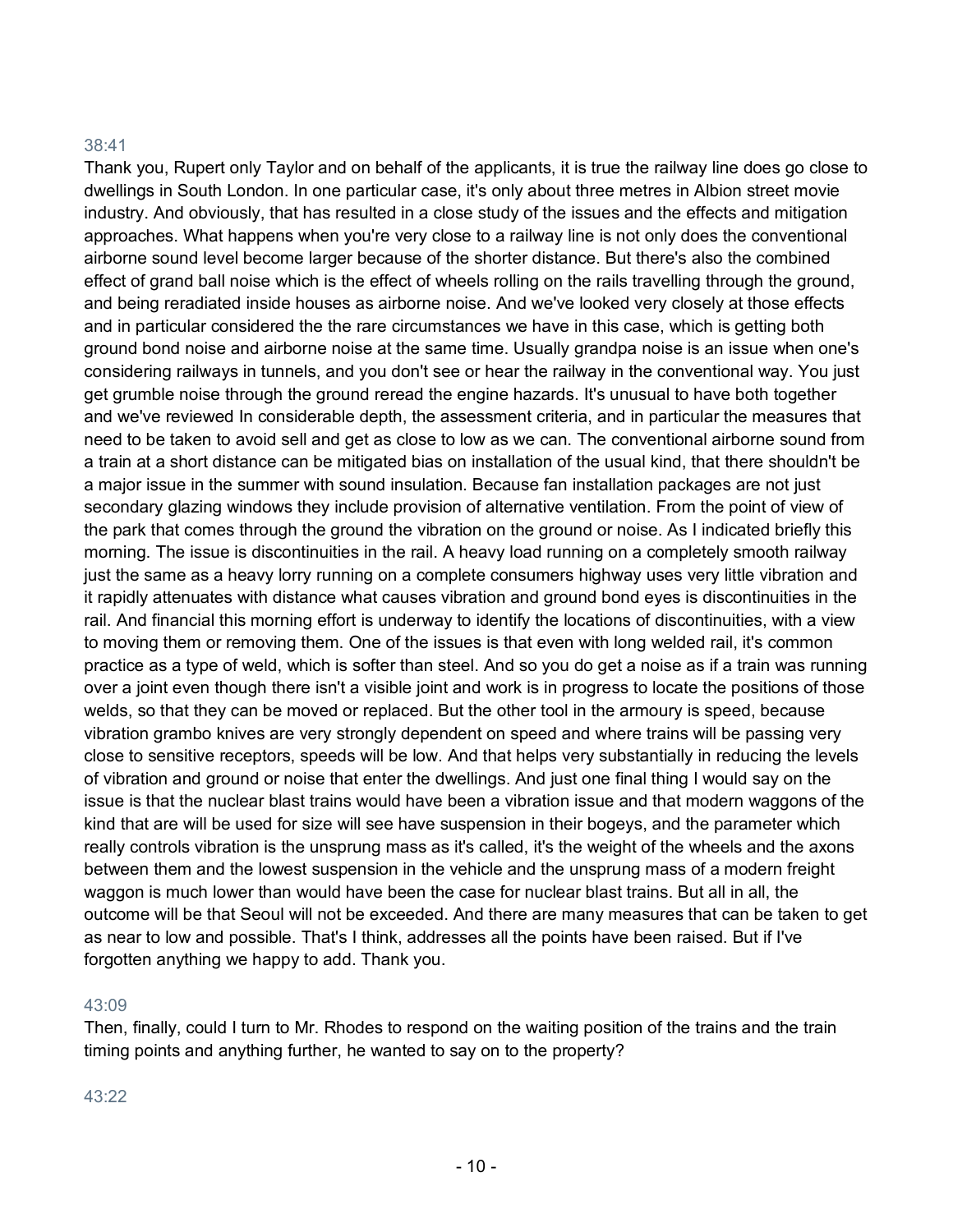Thank you, john Rhodes for the applicant, hopefully not repeating what's just been said. But there are one or two other detailed points I can I think assist with there was a session up to five trains a night and that certainly comes from the original material that the applicants generated. It has occurred to me from time to time that we haven't completely precluded that possibility or it's not being pursued by us at all. And we don't believe it's deliverable. So I think we need to find a way to make sure that the railroad movements are limited to four trains a night. That's what we've timetabled. That's what we've been discussing with that word rail over the last 12 months or so. So it'll be up to four trains. Then, the work that we've been doing with Network Rail on timetabling but also on the points that Saxmundham means the trains would not need to stop at Saxmundham station. We can confirm that in the written submissions following this hearing and explain it more fully. The technical work that's been done, but that's certainly my understanding. I believe that to be the case. The suggestion that when trains are held they would need to would they be idling or would they be shut down? That's addressed directly in the rail noise mitigation strategy which provides a requirement for trains to be shut down where they're held on the line. The only circumstance in which we expect them to be held is on the branch line in the early years with the help so they don't go through laced in at night. But the strategy requires the trains not to idle but to be shut down at that at that point. And you're Also know that this strategy requires trains to travel at no more than 10 miles an hour through Saxmundham. And the other identified noise sensitive locations. suggestion that the passing loop couldn't be delivered because it was difficult to work with Network Rail is something I want to clarify, because that's certainly not our case. We're having very good engagement with Network Rail, they're being extremely proactive. With us in delivering the rail noise mitigation scheme. It's a very good, very busy and proactive engagement that's working to programme it's not that difficulty. The difficulty is the sheer scale of the interventions that were necessary for the passing loop. And the work that's explained in the agreed statement that was appended to the back of the first statement of Common Ground explains the nature of that work and the agreed position between Network Rail and sizewell seeds couldn't be delivered on time. And then, as Mr. Brown stone says, We're certainly looking at enhancing the rail through Melton and elsewhere. And it may be helpful just to update you, sir, on the work that's being done in that respect. So there are three stages to that work. The first is the survey of the line, that we have been gathering with Network Rail, all the information that's available from their records on the nature of the line, and the joints on the line. Having inspected that work and our experts having inspected it with theirs was concluded that there wasn't enough detail available in network and bespoke surveys when necessary. Those surveys are really complex. They involve both physical inspection but also drone surveys of the subject line on its full extent from Westerfield to Saxmundham, detailed specifications been agreed for that survey work. And we have a legal agreement with Network Rail in relation to that work, each stage of work requires a legal agreement. But we're quite used to that with Network Rail. That should be concluded this week. And it's expected that the survey is going to happen pretty much immediately after that. There's then a design stage and an implementation stage. But now around explained to the local authorities meeting last week, and again in a board meeting I attended with them on Monday, this week that they expected to be in a position of sufficient knowledge by September of this year to book possessions on the east Suffolk line for that replacement works. So you're probably familiar with the idea of possessions, the where you have work on rail lines, you need to book in advance that you want to do that work.

## 47:41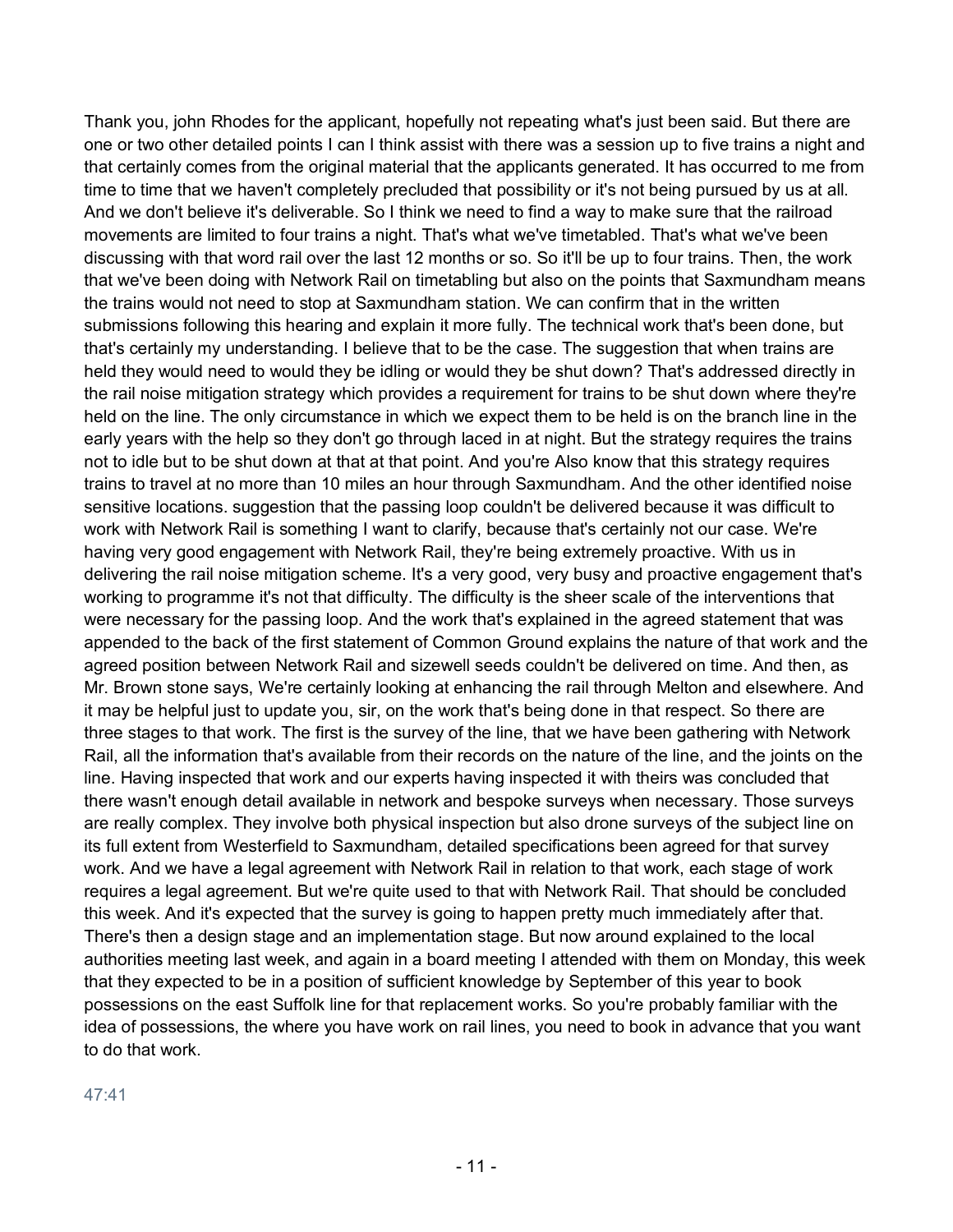And the window for that is September this year, and Network Rail expect to have sufficient knowledge with us by then, of the practicality of replacing the track to be able to book the positions in September of this year, and confirmed at the meeting with the local authorities last week that the timetable, they expect would enable the replacement of the track before the first operational sizewell train. So that's the programme that we're working to add. It's an evolving discussion with Network Rail, but we will want to keep you apprised of the progress in that discussion throughout the examination. Whether it's through submissions or additional statements of common ground, but it's an active discussion with no rail at the moment. It was suggested that because of nighttime train movements, we would need a generous noise mitigation scheme. And I just wanted to draw attention to one or two aspects of the noise mitigation scheme. So we say it is a generous approach. And we say that for several reasons. But we've identified already that it kicks in at a level below that which you might arguably say is necessary. So it kicks in at level below what's agreed to be the significant adverse effect level. And it's not just a standard scheme. It's a bespoke scheme. And the detail of the scheme requires us to understand and survey the buildings which qualify and to develop bespoke mitigation packages. So for instance, if it's a listed building, where normal double glazing wouldn't be appropriate, then we need to come up with a different solution. And if it's something in the fabric of the building, because of its age, for instance, like a timber structure building scheme requires us to come up with a scheme that would be effective there and agree that with the owner and with the council, as Mr. Brown says it absolutely has to be done before the noise arises. And Mr. Kemp has asked for a revision to the scheme which is that it's monitored. So that if the forecast noise which led to the mitigation requirement, turns out to be greater or different from that which was expected we would go back and if there are further qualifying properties, they would be picked up and that's So absolutely written into the scheme as well. And as Mr. Thornley, Taylor said, schemes can include ventilation so that Windows can be captured in this case that's specified directly in the noise mitigation scheme that the standard approach would be double glazing or secondary glazing, and ventilation. So we do think that it's a good and, and general scheme. was the only one that I didn't think there was anything else. So no. So anything else I can help with?

## 50:35

No, I think that's fine. Thank you. Thank you very much. Concluding your team's comments. We'll move on. So I think, now up to item five, dealing with mitigation. And a lot of this has been covered already. So I would hope that people can give me fairly succinct responses, but I would still like to hear from parties. The primary mitigation as referred to in the environmental statement, and I think it's set out in a number of the documents, but the reference I have is paragraph 11 point 5.8 of app 202, which is the section on on noise for the main development side. applicant describes primary mitigation as often referred to as embedded mitigation, including modifications to location are designed to mitigate impacts. And these measures become an inherent part of proposed development. Then it goes on to list sorts in sort of come paragraphs, specific elements that are regarded as primary mitigation, such as for construction noise, noise barriers, and for road traffic noise, the park and rides the park and ride at the blandisi, the industrial estate, accommodation campus, caravan park, freight management facility, beach Landing Facility and rail upgrades. And the green railroad. Doesn't in the noise chapter, though, include the two village bypass and the sizewell link road. So I just wonder if you could explain through what the distinction is. Is it because of the delivery timing? That isn't included in primary mitigation? And also, what the latest position is in securing these various elements? Obviously, they were touched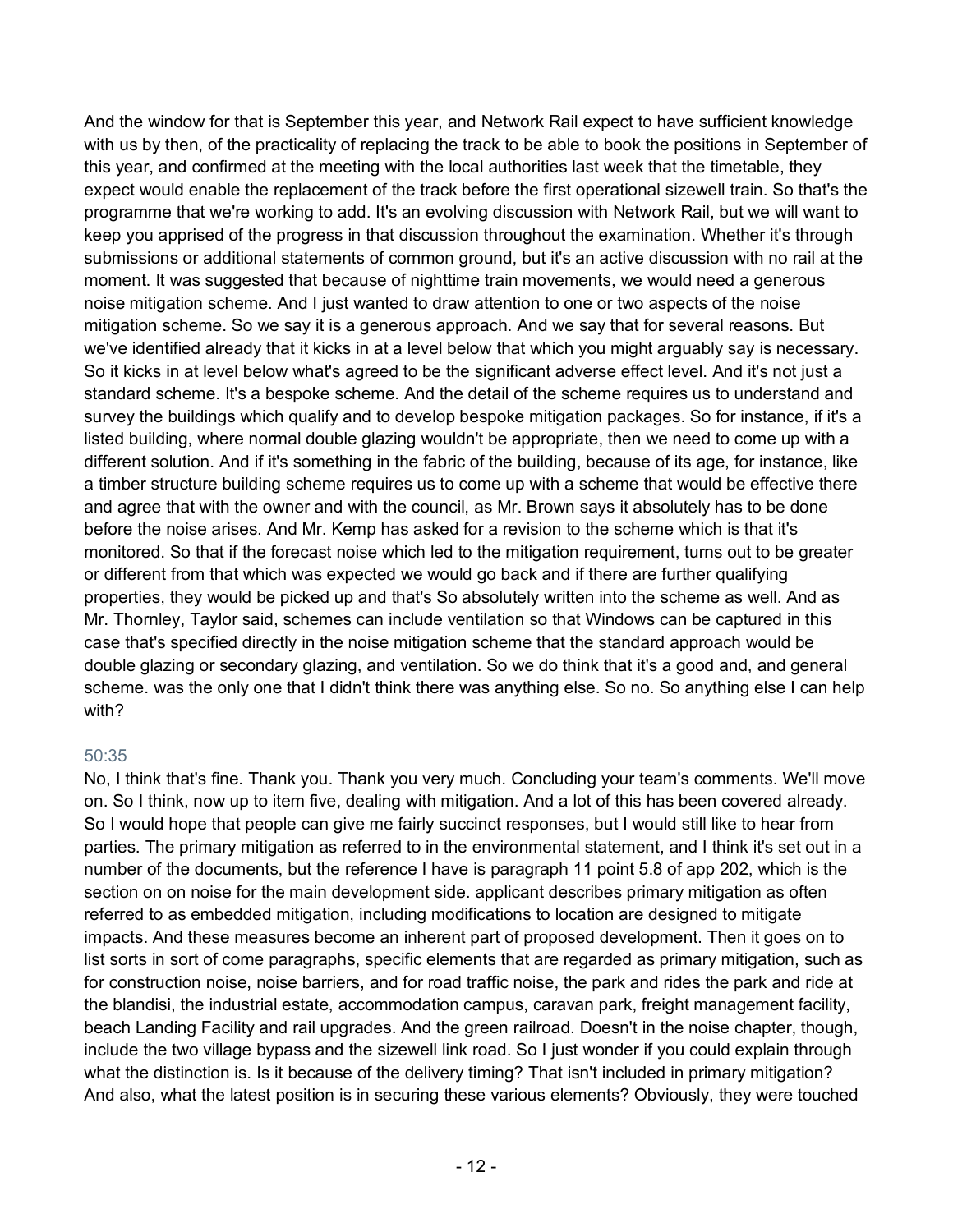on in the earlier issue specific hearing, so hopefully, you can just give me a brief update on those. If I can come to the applicant, please.

## 53:06

Thank you. Yes, I'm gonna ask Mr. Bronston. to, to come back. And he's just looking for the reference for his benefits was 11 point 5.8. up to 80.

# 53:17

Yeah, I hope I got that right. Mr. Brown? Aye. Sir. Mike Brown stone on behalf of the applicant. So your question was about primary mitigation not being present for to village bypass and the size will link road in chapter 11 of Volume Two of the ies Is that correct?

## 53:36

Yeah. That mean, that's the way I'd read it. And it's not listed there. And I wonder whether there is a reason for that?

## 53:47

Yeah, the simple reason is that it's listed in the two for the bypass and sizable engro chapters. So anything related to those two roads schemes, the primary mitigation is listed in the respective chapters. So for instance, for I think this is the to village bypass is paragraph 4.5. Point three starts with primary mitigation.

## 54:09

Yes, but the way I'd understood the two way bypass is part of the primary mitigation. Well, there's not really the size well, Link road is primary mitigation,

## 54:23

their primary mitigation for the main development site, and then the primary mitigation for each of those respective schemes is in their respective chapters. Yes, it made logical sense when we wrote it. Well,

## 54:40

so there isn't a distinction. I'm just seeing something that isn't there. I suspect Oh, sorry. No, no, that's absolutely fine. Okay, so the second point then is the latest patient positioning securing the delivery of these various elements Just always still where we were at the initial list but issue specific hearings in terms of the reasonable endeavours. I think it was that or is something moved on from them.

## 55:17

So I suspect Mr. Rhoades is best placed to answer that question. Thank you, or Mr. Sharp, Mr. Sharp, I think

## 55:38

john rose without the gun. So in relation to the implementation plan, we still are at reasonable endeavours. Although we've been talking with the council's about ways in which we can create more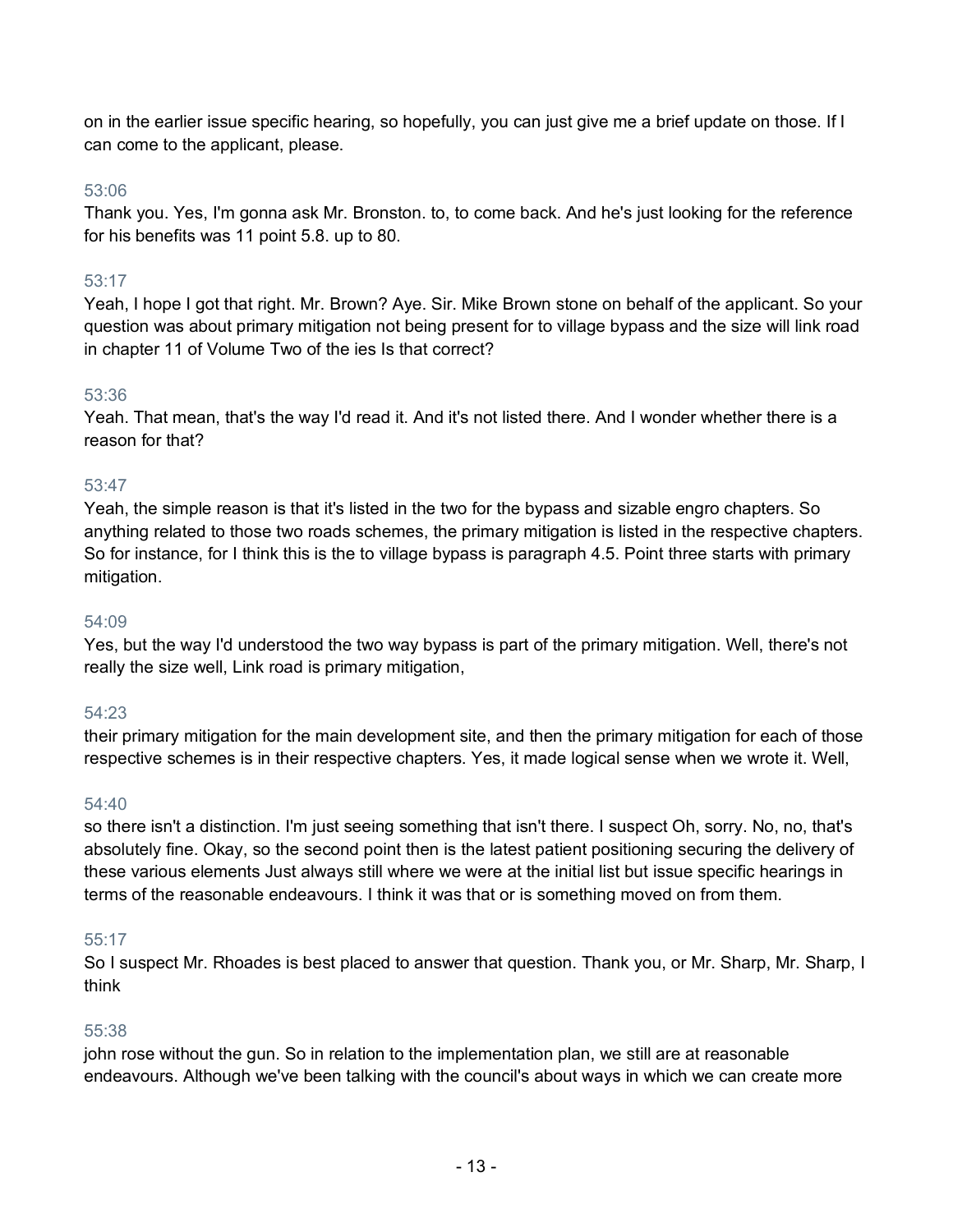confidence around the delivery of the key elements of that, such as the accommodation campus, for instance, and we're looking to update that deadline sudden

# 55:59

find that that's helpful. I think that's probably as far as we'll get today, then. That's, that's Thank you. Thank you. I got a number of interested parties with their hands up so far. I can quickly just come to Mr. Brown. Nope. So Mr. Brown, is there anything additional you wanted to add? No, not hearing a response. So I'll move on to Mr. Melon. Simon Mellon.

# 56:33

Hi, there. Yeah, just wanted to make like sure that it had been explored properly the need for acoustic fencing along the green railroad. Some of the data that's been given.

# 56:59

Mr. Millan, I've lost you. And I can't hear you any longer. Can anyone else hear Mr. Miller? Or is it just me? Sir? I can't hear Mr. Madden either. No.

# 57:15

I wonder if I'll come back to Mr. Melon. I hope you could hear me Mr. mallen. Perhaps the case team can have a linkwithin behind the scenes and see if we can come back to him shortly. So I'll move on to load.

# 57:34

I'll have Mr. Mullen Hello. Yes. Sorry. I could hear you. But you can hear me? No. Well, I

# 57:41

lost you there, I'm afraid if you want to recommend because I'm afraid I didn't apart from the very beginning where you mentioned in the acoustic fences for the rail line?

# 57:52

Yeah, I think it's important that these have been explored fully. The data used for the modelling within the sound plan. modelling programme, I don't believe takes into account the effects of the wind direction and speed and the effects of snells law of refraction, which has a huge bearing on on the direction and the intensity of the sound, which will, you know, affect properties along the green railroad.

# 58:31

Okay, I'll ask the applicant to respond to that shortly. And come to Edwina Galloway.

# 58:43

Good afternoon, Edwina Galloway behalf of Cal cell comm Colton parish Council. Cal cell comm Colton raised a number of issues in respect of air quality, noise and vibration at our D two submission incisal seas written submissions room is h four in respect of our parish, paragraph 1.3 point 11 referred to a noise mitigation scheme Rep. 03 for the link refers to main development site as dated June 21. There is an updated version of this document from August but this also relates to the main site development as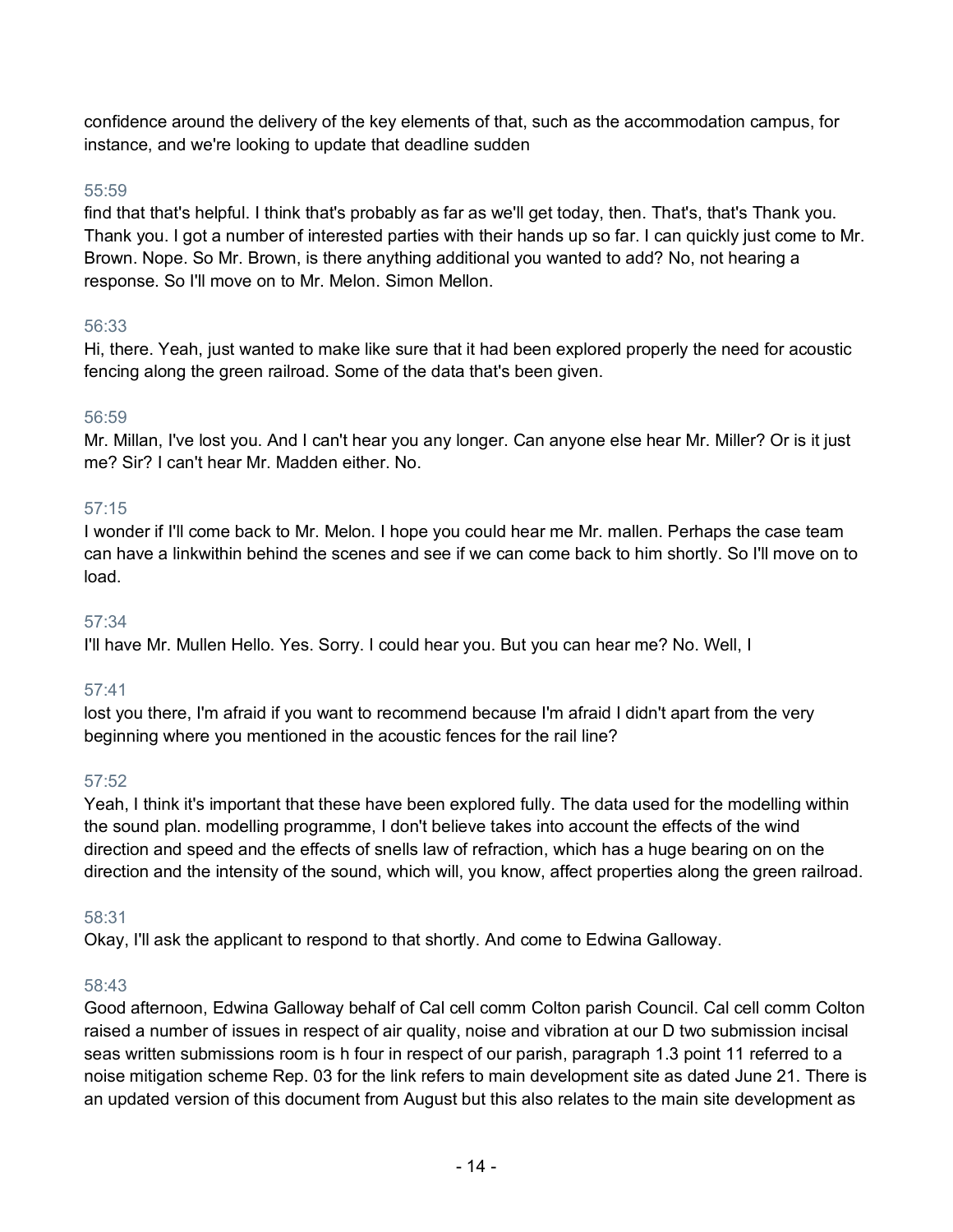our parish would host the start of the sizewell link road and also receive 80% of the traffic from the south, slowing to the roundabout. We are concerned about ancillary areas and the impact on what mitigation will be available for our community in respect of quiet road services and bonds etc. Bearing in mind we'll have the link road and the a 12 was slowing traffic. Thank you. Thank you.

## 59:54

Mr. Bedford from Suffolk County Council's next

# 1:00:02

Thank you. So Michael Bedford Suffolk County Council. So, the main point for us in relation to item five terms of the delivery and timing of the different strands of mitigation is to have as it were as much security as to what is going to be delivered and where during the examination process rather than leaving matters of weaken to the considerable importance only to the subsequent discharge of requirements stage. We have noted, and I think this appears in rep three, stroke 031, which is the supplementary appendix provided by the applicant on noise matters, what he said at paragraph 3.2, point seven to 3.2 point nine, effectively suggesting that there are a number of noise control measures which are being considered in relation to the provision of the new roads, including use of low noise, road surfaces, acoustic barriers, acoustic fences or bands, and maximising the benefits of natural ground features such as cuttings. But it's then said, well, because the design at the moment is effectively at outline stage, some of the further working and that is left to the detailed design. Now, we understand that in terms of the principle, but what we would really like to see is more specificity as to what is proposed and where, and it certainly to ensure that those measures are fully explored wherever practicable. And it may be that certain matters do have to be left to the detailed design stage. But February, what we would like to see is more reassurance, whether it's by writing it into the sea OCP, or writing it into the noise mitigation scheme. But what we'd like to see is more reassurance that those further steps will be taken, where practicable to mitigate so far as possible, the noise effects of both existing roads and new roads, road traffic. So that's the essence the overarching point, there's then a further point, which is, in so far as low noise surfacing is to be provided, it's already been touched on that, that has a cost implication, not so much as the cost of original provision. But because it doesn't last effectively, as long as conventional road surfaces, there's obviously a need to replace it more frequently. And over the life of the construction period, we would consider that there's likely to be a need to replace low noise servicing, obviously, depending on when it was first provided timescale. And clearly, we would expect to see the maintenance arrangements for that to be adequately secured. That's to say at the cost of the development, because it's the development which is giving rise to the need for provision. And there is I think, still a dialogue to be had with the applicant about that, particularly along the issues. Their desire is to see the county council adopt the two village bypass and the size of our link road. About a year post construction of those facilities are obviously there's a clearly a need for some careful discussion about how the maintenance liabilities will live, particularly if there is something like low noise servicing as part of that. So so those are issues and they're obviously real issues. We don't obviously expect to be able to bottom those out in issue specific hearing, but they are still outstanding issues which need to be carefully addressed. Thank you very much. Laura bonnet. I see your hand is raised.

## 1:04:24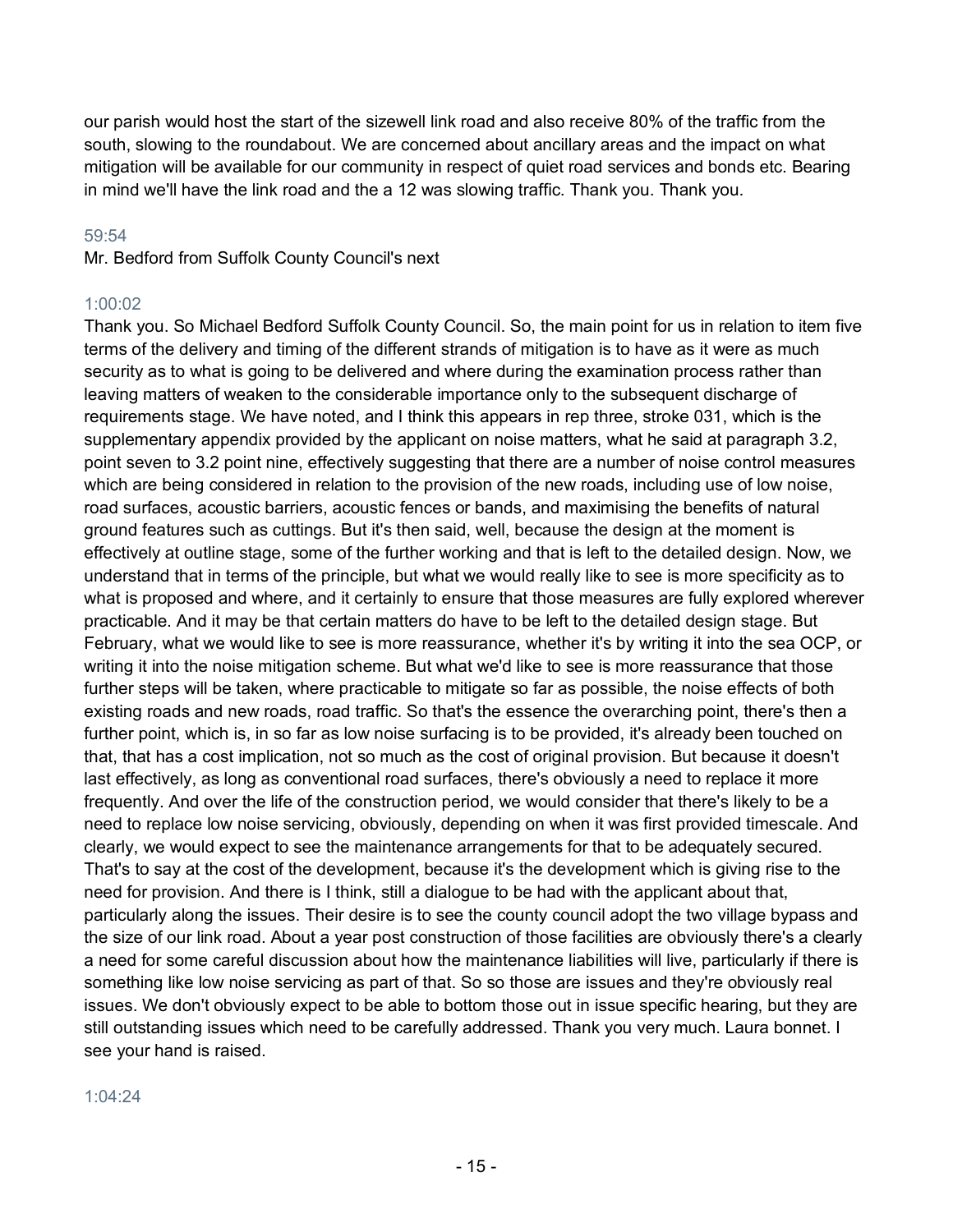Yeah, thank you. I hope this is the right point to mention this, but I'm just going to say that at the residence of delta Wiley present in Surbiton. I've been looking at what the noise mitigation scheme would be for residents locally. And it seems to be defined as maybe a physical installation of double glazing or an offer to temporary rehouse and just wanted to raise some points regarding that on table 4.6. In the community impact report. dlt widely present is listed as having significant adverse residual effects. It's also noted as being in South London This, of course is not as uncertain. I will put in more detail put this in writing. But just to gloss over the main points. Were really outdoor the community. And obviously you can't soundproof our lives when we spend probably six months a year outside. I think Nigel Holly already mentioned our open windows and doors. Many people exercise and work outside. And so they will be impacted regardless of double glazing. We have a quite healthy lifestyle here. And I am concerned about the impact of trying to create a culture that in order to mitigate noise, everyone should stay indoors and not have sufficient vitamin D. I'm secondary concerned about actually The good thing about living in this community is the soundtrack of our life. There's lots of really good sound to listen to. And I don't want some mitigation that talks about us not being able to hear our neighbours, our birds, song, the sheep, the farm machinery, the things that make it great living here. And also just the practicalities of rehousing people temporarily. How do you read house people when you already got a workforce that might be saturating the rental market? How do we help families with pets and children in a really limited rental accommodation situation? And how much detail Are we going to get about that is we've basically got 65 words in that consultation document to work on, significantly adverse to how we're going to live our lives live potentially. I just want to read that now. Thank you. Thank you.

## 1:06:38

Come next to Andrew Tate for the Suffolk.

## 1:06:47

Thank you, sir. We do have some additional points in relation to items at under five, which I think is relevant to raise now. But there are additional points. So if that's convenient, it's going to start with five a the code of construction practice. So you will have seen the comments we've made about the precision of the language of the document and I'm not going to repeat those particularly in rep 632. There are two points on which I'd asked Mr. Bear to pick up the first relates to the bespoke mitigation plan which falls under the MMP but its interrelationship with the CCP. And the second relates to the application of bs 5228. So if I can just ask Mr. Baer to pick up those two points, first of all the interrelationship with the thresholds in the bespoke mitigation plans.

## 1:08:02

Thank you, Joe. On behalf of the Suffolk Council. Yes, so the first point is in relation to the the like mitigation plans in terms of the thresholds which the applicant was discussing earlier, just to come back on the point we discuss, just very briefly about the the application of the construction noise thresholds in annex e five of BS five to two AIDS. There's obviously a bit of a disagreement about the interpretation of it. But it clearly states where construction activities involve large scale long term earthmoving activities. And this is more akin to surface mineral extraction than conventional construction activity. And this situation, the guidance contained within the technical guidance note to the National Planning planning policy needs to be taken into account when setting criteria from sensibility. And then it goes on to set criteria to quote criteria in terms of 55 Db for the daytime 42 at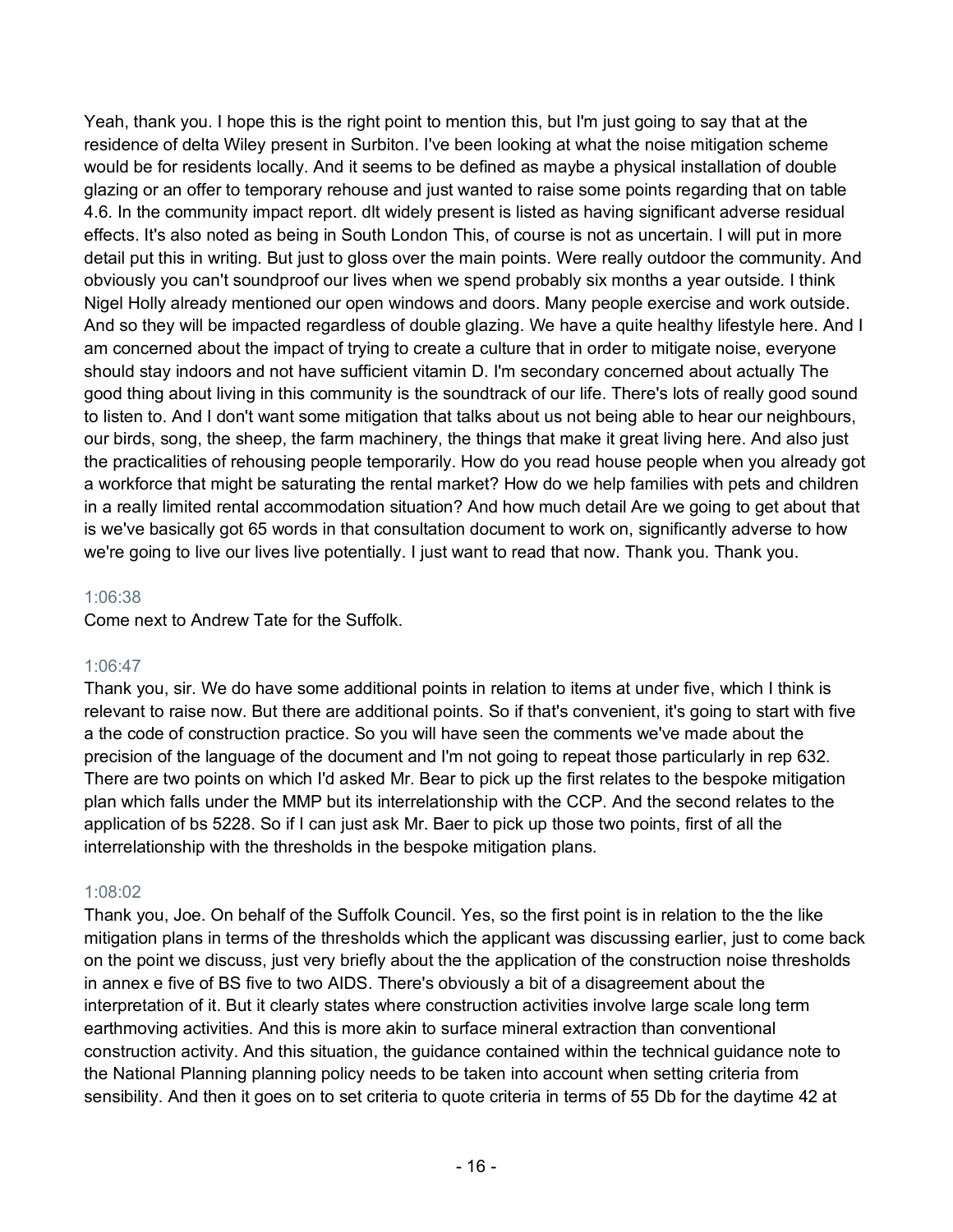night, and 10 Db over background and evening. And the point is that the annex of beautiful this 5228 clearly differentiates evening periods is more sensitive than daytime. And I think that's accepted by all parties. So, just to come back to what we said earlier, the use of exposition is that those construction noise threshold should be aligned with annex ii 552 to eight to provide that additional protection in the evening. And also that they should be in the cscp FIDE clear no ambiguous thresholds to the applicants contractors, rather than a kind of BS another layer of thresholds. Whereas the CCP is a document which will be in front of the contractors and will be clearly they will clearly be required to comply with and if I may go on to the comments of his five B and D noise monitoring and mitigation plan in relation to we've suffered counsel have submitted detailed comments about the comments or questions about the draft noise mitigation plan in brep. Six Oh 32. But the headline point is really the discussion about the the proposal for bespoke process to develop mitigation as an alternative to Section 61 applications and e suffolks. counsels position is that prefer section 61 applications consider that any alternative bespoke process should be an enhancement on the section 61 process to social in order to justify such a deviation from a standard procedure. And the drivers really better this section 61 applications are tried and tested process. And there's a clear path through the process, including enforcement and the ability to set conditions as part of applications. And Suffolk castle DON'T DO NOT envisage setting conditions but as a matter of course, but are reluctant to accept an alternative bespoke process which takes away powers which they would otherwise have under Section 61. And so that's the situation. That's the position in relation to the noise monitoring mitigation plan. I think Mr. Tate,

## 1:11:16

yes, thank you very much. And also on the noise mitigation scheme, the NMS we've dealt with the revised threshold for in relation to rail noise. But I think, Mr. Bear, there's an additional point, which arguably might have come up under to see where the highest standards of protection appropriate in the light of the potential length of the construction period, but it arises here. In any event, do you want to pick that up, please? Yes,

## 1:11:51

certainly. job at the Suffolk Council. Yeah, the point here is the Suffolk Council have submitted comments on the noise mitigation scheme already. But the one of the issues raised is that was just a request if for consideration of lower noise mitigation, lower noise thresholds within the noise mitigation scene for construction noise around the main development site to take account of the extended period of the construction here. It's accepted that they're based on industry standard thresholds. It's just asking for consideration of the duration, given the duration of the construction works here, in comparison to other more conventional construction projects, whether there was scope for practically reduce or lowering the threshold which noise mitigation would be offered to residents in the areas around domain dependent sites. And that's the question it's been put to put together. And so I shall head back to Mr. Tate.

## 1:12:50

Thank you. Then sir, under D rail noise mitigation strategy. You've heard a bit about that already. But I just want to see if Mr. Kemp has anything to add that you haven't already heard.

## 1:13:05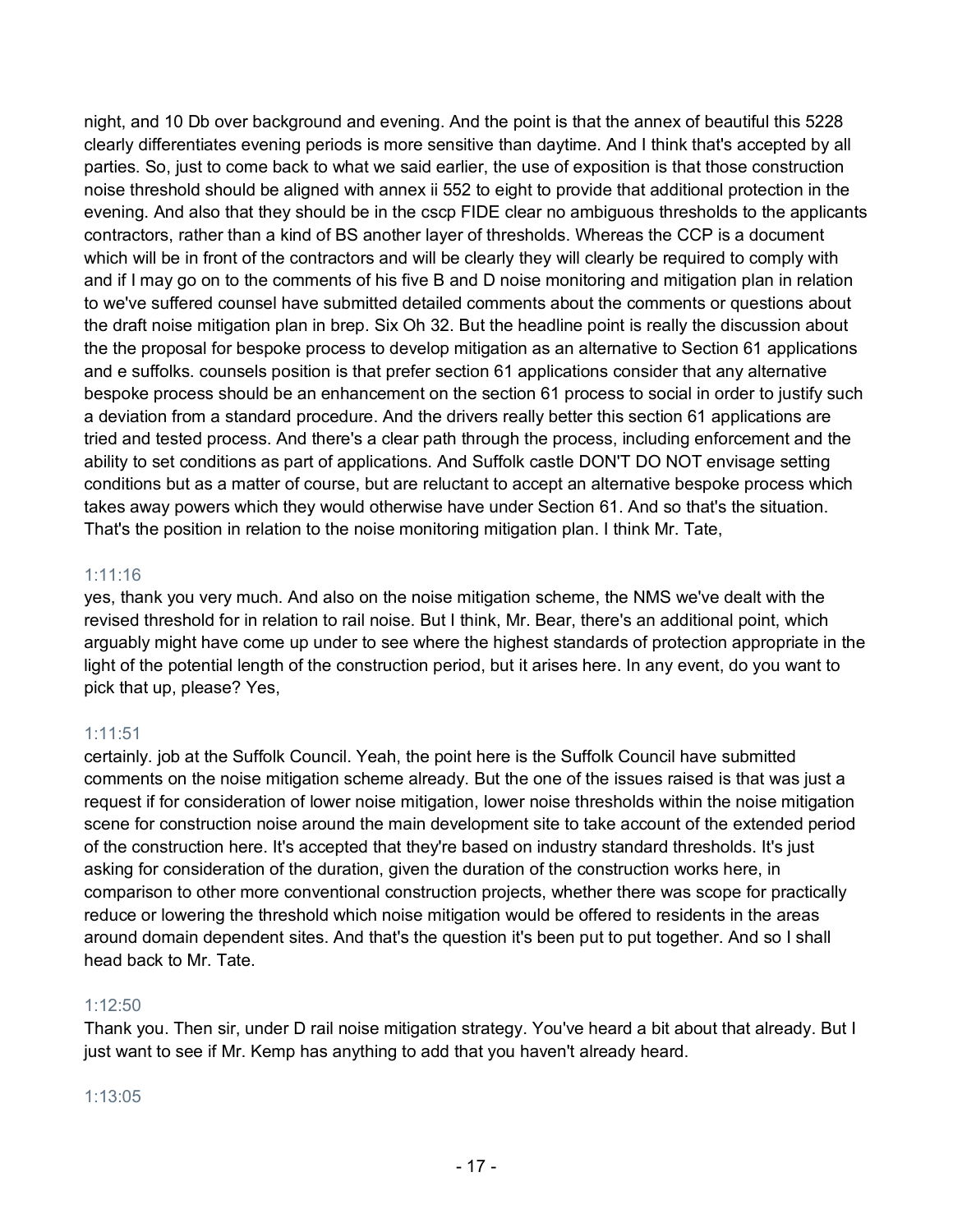Us. Good afternoon, sir. Mark campy suffered counsel. I think opposition on round noise mitigation strategies, relatively clear. I just want to pick up on a couple of points, firstly, to thank Mr. Rose for his latest information in terms of the Suffolk line, and the track replacement along there and also welcome the applicants efforts. In pushing that forward. We do consider that, as I said before central in terms of mitigation and minimization of adverse impacts. And so it's good to see that moving on, in terms of noise barriers is no tip. Contrary to the first network, rail statement, Common Ground network around now don't support barriers on their land. That's something that I would like to pick up with them at some point and understand that a bit better. Although we also in that same note, welcome the applicants looking into other land where these were these potentially could go, we'd like to see the licence branch line and the green rail route included in in those sort of areas for consideration, and look forward to discussion with them. On that coming up, we do still consider barriers to be part of the package in terms of mitigation and minimization of impact above low, and we'd like to see them considered as an as an option in the RMS. I think if barriers are completely discounted, then it just shows the Suffolk line improvements are even more important to make sure they're delivered. But that's all I have to say now on the RMS

# 1:14:42

And so finally, finally on item five, the working hours. So we've already made the point about the evening period of being more sensitive and alternative thresholds for that. There's one additional point that allows asked Mr. Bear to deal with on working hours, which was set up in our set out in our rep 632 RFI 25. So, Mr. Bear,

# 1:15:11

I think you'd go back he suffered counsel, just a very quick point in relation to the working hours on associated development sites, which is that the applicant assessments identified the the majority of the significant impacts occurring on Saturday afternoons when the thresholds for impacts are more stringent than in other working hours. And it's really just a question to fall back to the applicant about whether working on Saturday afternoons on the associate attendant site is strictly necessary to the development to the delivery of the overall project, given that this is where the impacts the greatest number of significant effects occur. The obvious question is, does that working has to happen at that at those times? And if it does, I think the applicant should demonstrate why that is critical to deliberate the project. That's the end of that point. Thank you, sir.

# 1:16:08

So that's our competitive compendium of points on a TV. All right.

# 1:16:15

Thank you very much. And I note, Mr. blacklock, your hand is raised. What is the same, but they can I just pause you for a second? I'm getting interference on by and I'm not hearing distinctly what you're saying. So I don't know whether that's your end? or mine? Is it just me is perhaps if you say something, we'll see whether it clears up? Okay, can you hear me at that moment? Oh, good. It's mine. It's quite distorted at the moment. I'm not quite sure what is going to be an easy solution. But I'm told it's not just me. Which is reassuring for once. But I don't know. If I've been trying to get to the point. I think what I'm need to do because it isn't clear at all, is distorting quite badly for me. I wonder if what I might do is ask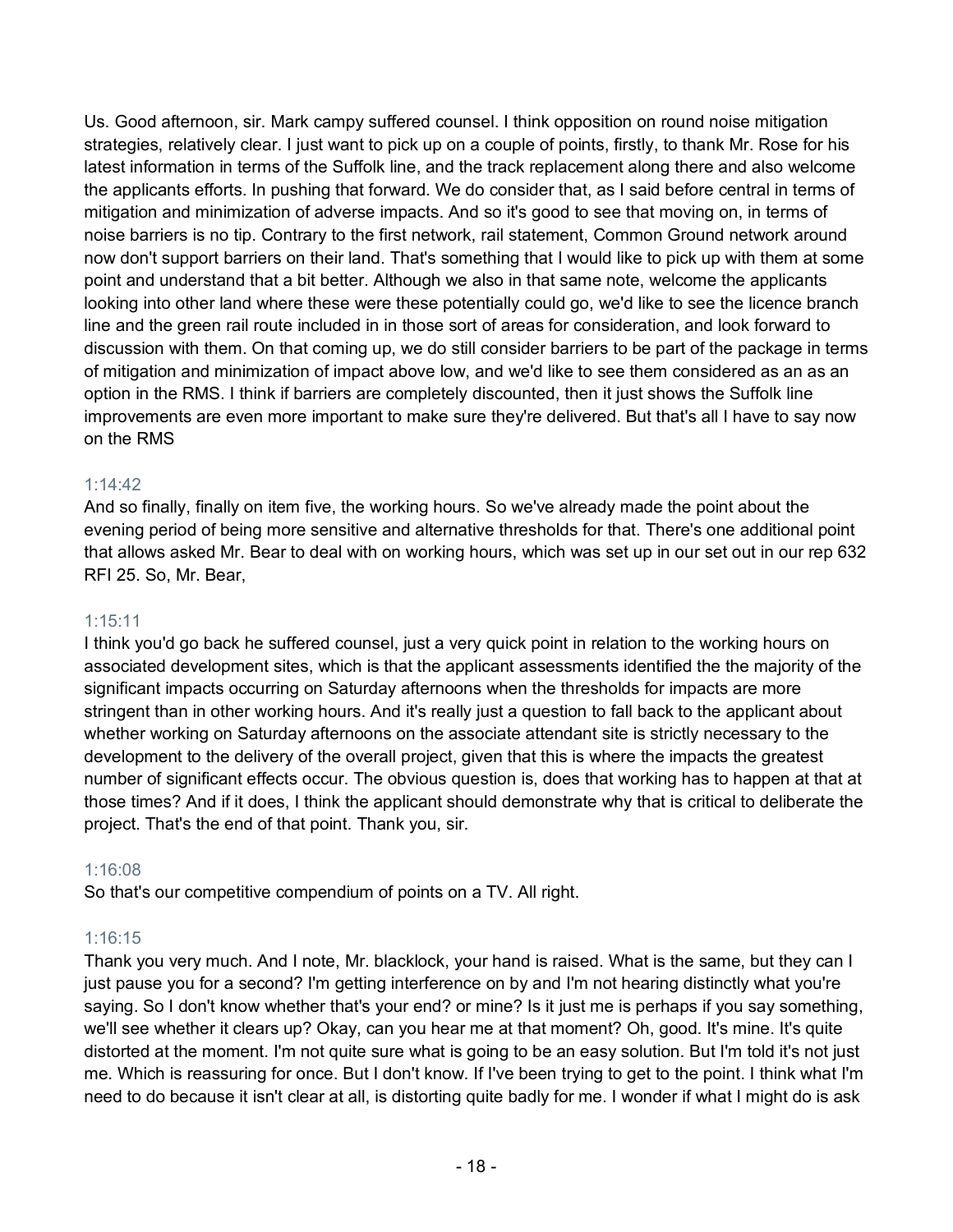the applicant to respond to the points other parties have raised and then come back to you in perhaps if you log out and log back in again. You it might resolve it. I don't know. I don't know. Alternatively, if there's a headset available or something, maybe a different microphone, maybe solution. Okay. Not a great deal better. Oh, girl, again, rollback. Okay, thank you very much. If I can come to the applicant, and then obviously, you'll be able to respond to any additional points. Mr. Black not may make, so we can hear from you now. Thank you.

# 1:18:18

Thank you, sir. So there's quite a bit there. I'll try to deal with it efficiently. It's a few points. I can I think usefully deal with myself. verschil. One? I think it may have been. Galloway noted that the noise mitigation scheme on its face is under the heading of a development site. I think that's because there was originally an appendix to that part of the ies but I can't confirm in response to her point that it is it is a project wide noise mitigation scheme. So hopefully that answers that concern. Secondly, a specific point on maintenance liability raised by Suffolk County Council there is already a requirement within the DCA, it's requirement 21. Three Sorry, it's article 21. Three, which requires that the undertaken will not commence various works, one a one B one, C nine and so forth, prior to entering into an agreement pursuant to the above paragraph, which provides details of the specification that works and will reasonably satisfy the Highway Authority in respect of maintenance and adoption of such works and that includes the the bypasses. So there is already just to draw Suffolk County Council and examine authorities attention to it that provision has been made for maintenance and it has to reasonably satisfy the Highway Authority. So if there needs to be further discussion is Mr. Bedford suggested it might be more a matter for offline discussion. Fine, but is that has been addressed to that extent. Thirdly, from Barney, from my point of view, the bespoke mitigation plan. And obviously this overlaps into legal areas regarding section 61. And concern from a Suffolk that it might somehow cut down their existing powers. I can confirm that that is certainly not the intention. And we certainly don't think it does in any way cut down or take away from their existing powers. It's something additional, something bespoke and indeed use Mr. Bear's words and enhancement. So for instance, Mr. Bear referred to the ability to impose conditions on a section 61 consent. Well, what the bespoke mitigation plan provides for is for the plan to be approved by the Council. And if it's not approved, the works can't go ahead. And they can require changes. So it provides all of those powers, but does so in a way that it it does. So in a much we think we'll be swept away and wondered if there's disagreement will provide for expert dispute resolution rather than going off to the non expert Magistrates Court, which obviously has a disadvantage from that point of view and can hold up the project. So it's certainly not the intention to cut down their powers, we think we're adding something useful and beneficial. So those are the points I wanted to address. I'm now going to hand over to firstly Mr. Brown stone and ask him to address a number of the points have been raised and I'll just outline the ones I'm going to ask him to address firstly from this to bear in respect of the cater construction plan and the noise monitoring and management plan. Why the applicant says that annex II point five of BS five to eight I think it is it is simply not applicable to our project I we're not we're not a quarry or mineral scheme. And why did the 60 Db threshold that you already see in the code of construction practice is actually we say low and generous threshold for a construction project. Secondly, in a related point, why from the acousticians point of view the bespoke mitigation plan is an acceptable and proactive way forward. Thirdly, moving to the noise mitigation scheme, the Suffolk Suffolk Council's points on that and the point raised about the construction noise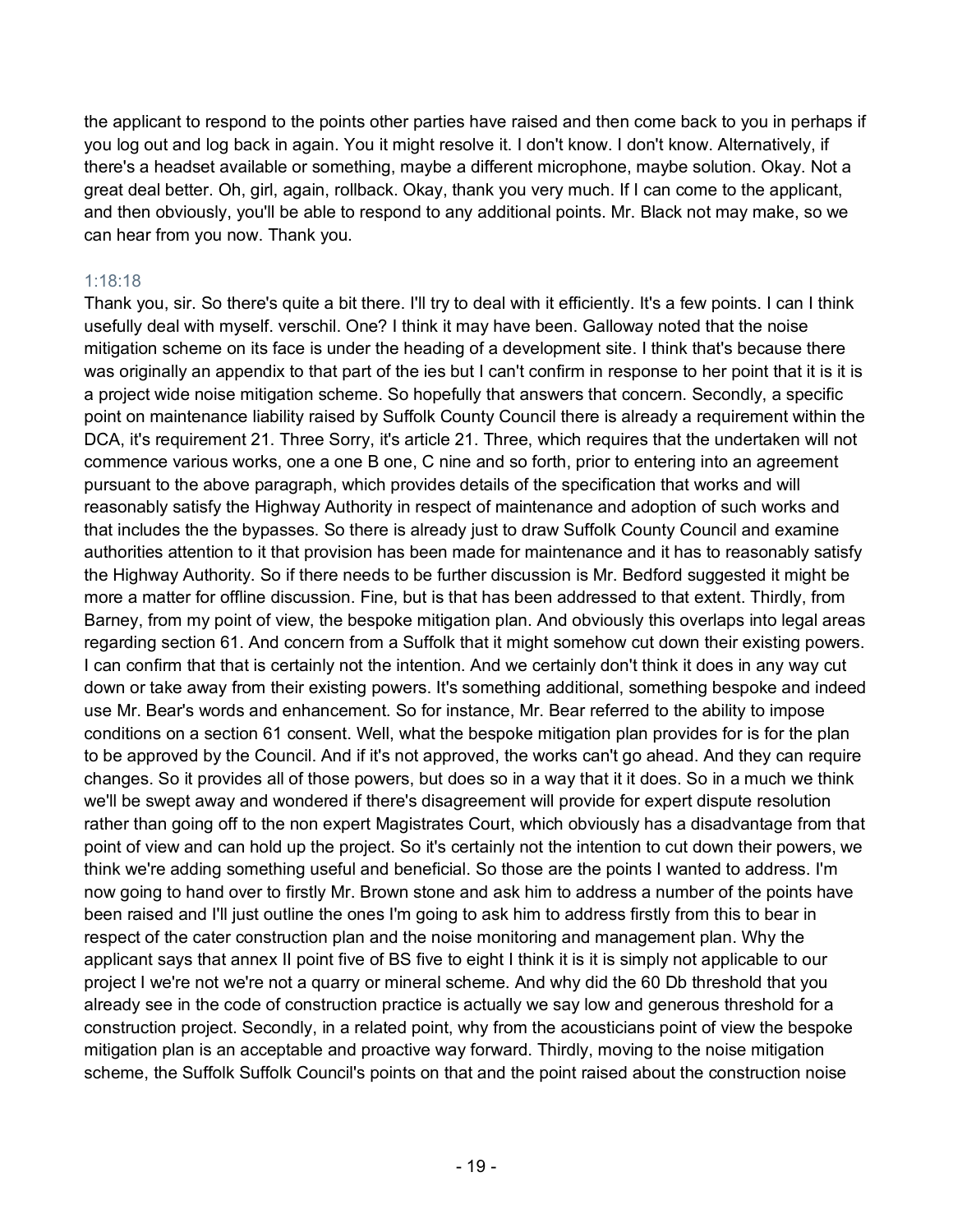thresholds. Fourthly, the point raised regarding Saturday afternoon working which no examining authority have also asked about

## 1:22:42

then, Mr. Bronson could also ask him to address points from three interested parties. Mr. Melon, raised the detail points regarding wind direction, speed and smells law of refraction, which would certainly have to defer to Mr. brownstone on secondly, Galloway asked about mitigation for Cal Cellcom, Colton and thirdly, Miss bonnets point about going outside and Firstly, the need to go outside not being confined inside and also the practicality of rehousing. And then finally after that, and asked Mr. Rhodes, to come back on Mr. Bedford's point about the specificity of detailed design in terms of particularly bonding and barriers, which might attenuate noise, so you can ask Mr. Brass to deal with those points, please.

## 1:23:38

Hello, sir. Mike Brown on on behalf of the applicant. So taking those points in the order, Mr. Flanagan set them out. The first point for Mr. Bell regarding annex e five. Mr. Bear referred to a disagreement in terms of what annex II five states, it does say what he says it says it does say you should take an account of the technical guidance to the nppf, which is now in a planning practice, guidance note for minerals. But the full extent of that guidance for minerals extraction does not end with the quote MBs five to eight, as I mentioned earlier, it makes specific provision for example, to raising the noise levels for specific periods to allow for certain work to happen where there is a beneficial effect. So we don't see that annex D five applies to the site. It is not a mineral extraction site. It is not akin to a mineral extraction site. There is earth moving but there is also railfreight activity, there's bits of plant on the site, there's general construction activity, and applying the single threshold that might be applicable to an element of the scheme to the entire scheme seems to us to be both disproportionate and unrealistic in terms of disaggregating sources etc. The 60 decibels point Mr. Flanagan mentioned in the code of construction practice that that value was derived in recognition of the fact that it is a lengthy construction process for a number of years, and is not a usual site and has this very complex mix of uses. That is how we came up with the 60 decibel value is lower than anything that would come out of British Standard five to 20. If one was to apply, for instance, the five DB change method or the ABC method, you wouldn't get a lower limit and 65. So we say that that limit is already more protective than would ordinarily flow from those standards. In terms of the bespoke mitigation platform and acousticians point of view, Mr. farrakhan has already mentioned how we don't say that it is taking powers away, but it's actually enhancing the council's powers to influence the works. From an acoustic point of view, I don't see the difference between this and the section 61 process, we will still be obliged to look at the works ahead of them to work out how much noise they're going to generate. And when we go over a certain threshold, which we've said will be 55 decibels, we must come to the council and discuss and agree the mitigation and the monitoring and whatever other conditions are appropriate. We think that that gives the council a high degree of influence and control over the works. And we don't do that lightly. We do that because the council are concerned and rightly concerned about the length of the works and the noise. And we enter into that arrangement willingly. You know, it is it is effectively a partnership in orbit name in how that will work. And the big benefit is that it doesn't rely on the magistrate's court, both parties. I thought agreed we had a meeting a couple weeks ago and both parties agreed that the magistrates court, while a helpful and weighty arbiter in terms of the process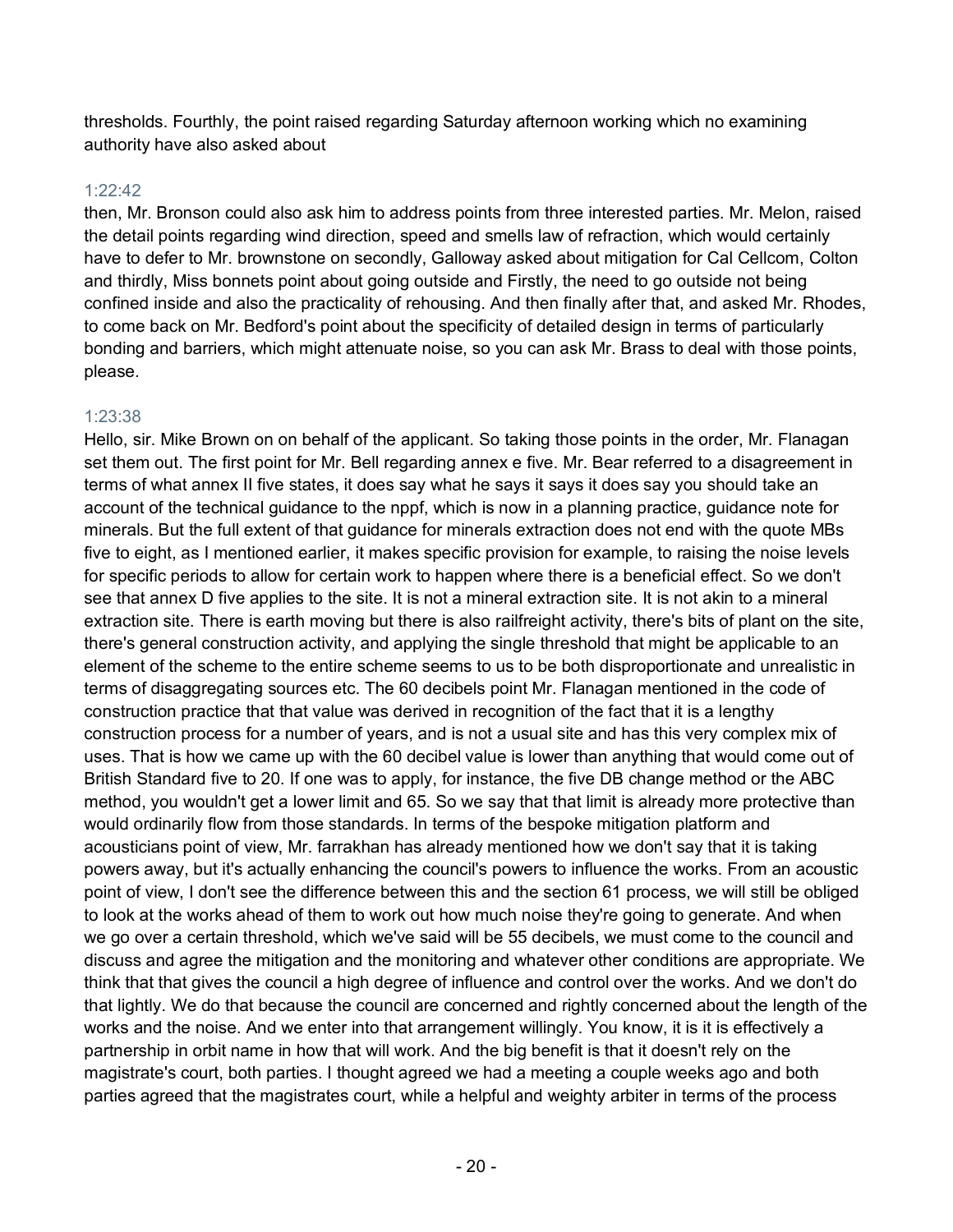that you know it has legal status is not necessarily the best place to body to adjudicate on matters of noise and keeping the works moving and getting expert intervention where required are set out in a bespoke dispute process. Though, for their comments, we've not heard back from them yet, but we only send to them at the back end of last week. There was a point on either constructions thresholds for the noise mitigation scheme. So as Mr. Baer acknowledged thresholds, we've used have precedent that they are widely used, and they set out in the British Standard, we are contend that they are a fair and appropriate standard to implement for the construction works. The aim of the construction works and the mitigation process is through the code of construction practice. The noise monitoring management plan and the bespoke mitigation plan is to not reach those levels is to apply mitigation way before we get to those kinds of levels, and it simply won't be engaged. However, we will contend to those on the Right levels and there is a lot of precedent for them on the Saturday afternoon working point. So the examiner authority have asked this question, I believe that envy 2.1. The programme doesn't rely on Saturday afternoons as I understand it. So the delivery timeframes for the associated development sites don't rely on working on Saturday afternoons. I think Saturday afternoons is recognising the code of construction practice and under limited circumstances, I think there's a required for it to be less noisy works and essentially maintenance activities. As I understand it, there may be on dry evenings, principally during the summer months, I would expect although this summer, potentially less so the possibility to do some earthworks to accelerate the programme to bring the delivery of the associative and insights forward and therefore that you get the wider benefit earlier with a programme doesn't rely on it to the programme is based on not working in an intensive, heavy way on Saturday afternoons as I understand it. And we will confirm that in our response to envy. Point 2.1 at deadline seven to Mr. melons point about snells law and wind direction. calculation. undertaking sampling uses two different methods. So for rolling time averaged row noise that uses the calculation of raw noise that takes into account a positive wind vector essentially from source to receptor is essentially an impossible situation because it's from every source to every receptor in all directions, which clearly can't happen. But that that's how propagation factors work in the calculation around noise and that's implemented in sound plan for maximum noise levels. The calculation of raw noise doesn't cover those. So, the calculation framework in ISO 9613 has been used for maximum noise levels and that simply assumes a positive wind vector from every source Every receptor. So downwind conditions are used throughout. If I'm honest, I'm not entirely sure whether snells law is invoked in sound plan in in the way described. As I understand it, it uses a ray tracing type of model and it takes into account refractions and the like and that kind of thing. So there is an element of refraction and diffraction and all those kind of things. But they they flow from ISO 9613 and calculation row noise. From I had a note that I had to respond to Mrs. Galloway. But I understood her point was about the main development site limitation on the noise mitigation scheme. And I think you addressed that Mr. Flanagan, in that it is not just the maintenance, it is a project wide scheme. And Miss pond, it was about temporary rehousing. So temporary rehousing is only envisaged for construction works. If that is how it is normally normally dealt with. We don't envisage in any temporary role we haven't provided for temporary housing as this result of any kind of long term aspect of schemes such as roadway noise or road traffic noise is that that's simply not how it's normally done that the noisy space regulations only provide for installation. That's the model we've we've adopted. So temporary housing is provided for construction, noise and vibration, only the scheme is reasonably detailed. It is supposed to be flexible, is supposed to take on board, individuals preferences in terms of location, pets, etc, are included within it. So there is a facility within the temporary housing remit to use calories or candles or whatever is appropriate. And the way envisaged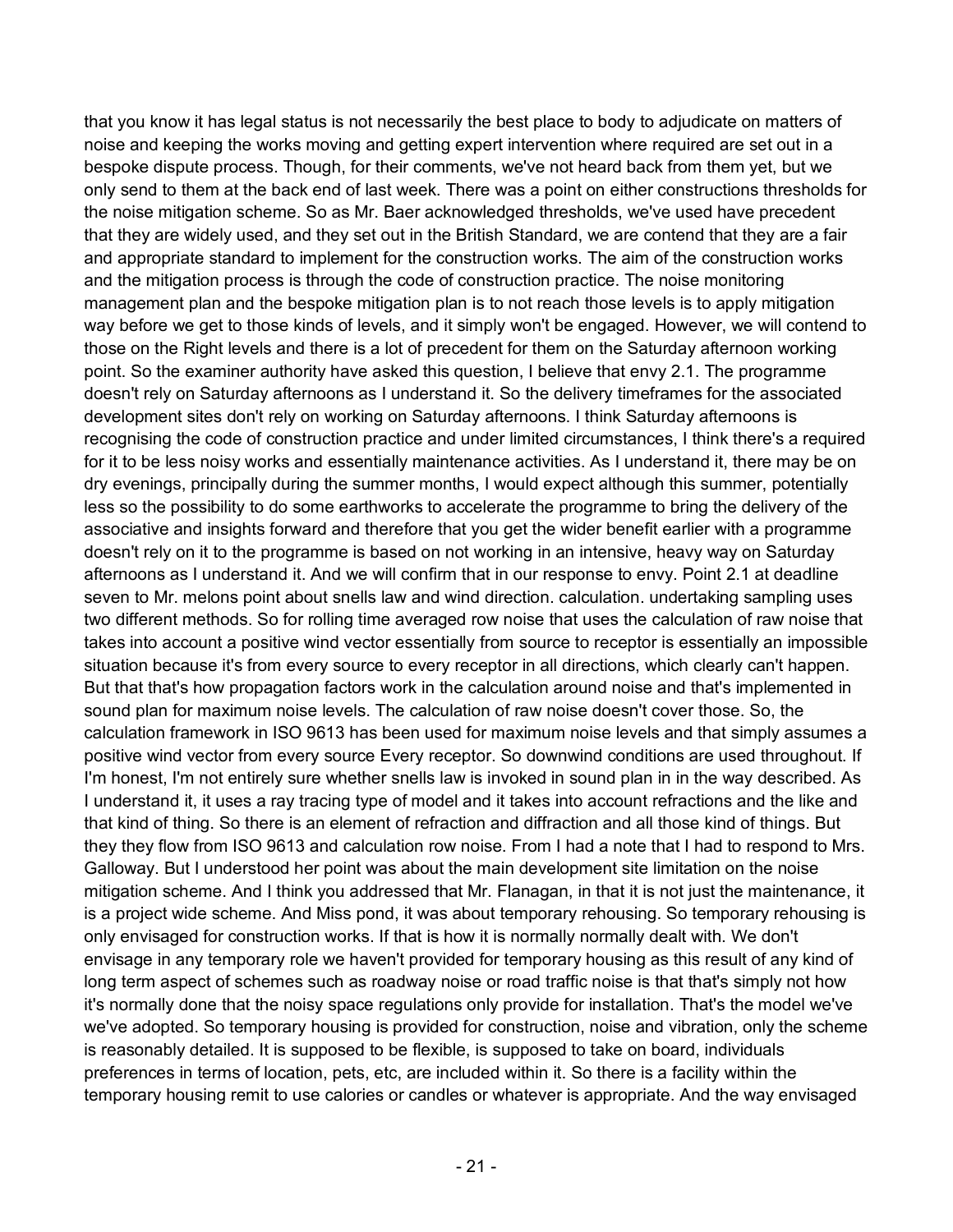it's just it's a pretty straightforward implementation, the same kind of scheme that's used on numerous other projects elsewhere. Was there another point point about

# 1:32:01

Mary's concerned about the noise in gardens, and it's a general points been raised by others elsewhere about whether the noise outdoors would encourage or require people to end up going inside and avoid the outdoors. And I think that's a general point that we raised by a number of parties.

# 1:32:29

I think it's a fair point, the noise mitigation scheme clearly doesn't touch outdoor noise levels. it's to do with a deep glazing and ventilation so will only affect internal noise levels. To control noise levels more generally, you're looking at this code or construction practice and other mitigation measures on the associated development sites where appropriate. I think there was one other point I just wanted to touch on in terms of Mr. Kemp mentioned, including barriers on the green rail route and the branch line. The reason they're not in the the rail noise mitigation strategy is because at this moment in time, we can't commit to them the document is is a commitment document, we're required to deliver whatever is in that document, and then that has to be signed off at this stage until barriers are identified in terms of their location, their effect, and and they can be committed to they can't be included in the right in their own words mitigation strategy is not a general document is a very specific document that we're committing to. If barriers do come forward, and we can commit to them, they will absolutely appear in that document. But until such time, they won't just throw it one further point on temporary housing. Just to say we don't expect to trigger rehousing, we were not expected to get noise levels anywhere near the temporary housing levels. It's therefore a comprehensive coverage. It's not something we expect to be required.

# 1:34:07

Thank you very much. Mr. Flanagan. Are there any further points that your team would wish to respond to at this stage?

# 1:34:17

Sir, not that have been raised. I'd only ask whether that completes your consideration of item five on the agenda only because there's the final part of your item five, which refers to so I also I admitted to Mr. Rhodes was going to I can respond to Mr. Bedford's point about specificity and detail design or of mitigation. And so if I can hand over to Mr. Rhodes before I say what I was going to say.

# 1:34:47

Thank you, john Rhodes, the applicant just briefly. So I think I may be about to say what you might expect me to say which is that the detailed design is exactly that. It's the detailed design if there is a requirement. For to be submitted and approved in relation to highways by the county council. Also reserve the detail of drainage and landscaping. And I don't think it would be appropriate or sensible to try and accelerate that detail into the examination are certainly not necessary. We haven't relied upon additional noise screening coming out unexpectedly or otherwise through detailed design. And into insofar as it does, then that's a benefit. But what we will do want to do with the detailed design is engage with those most directly affected in the way that I explained we'd started to do it, farm all the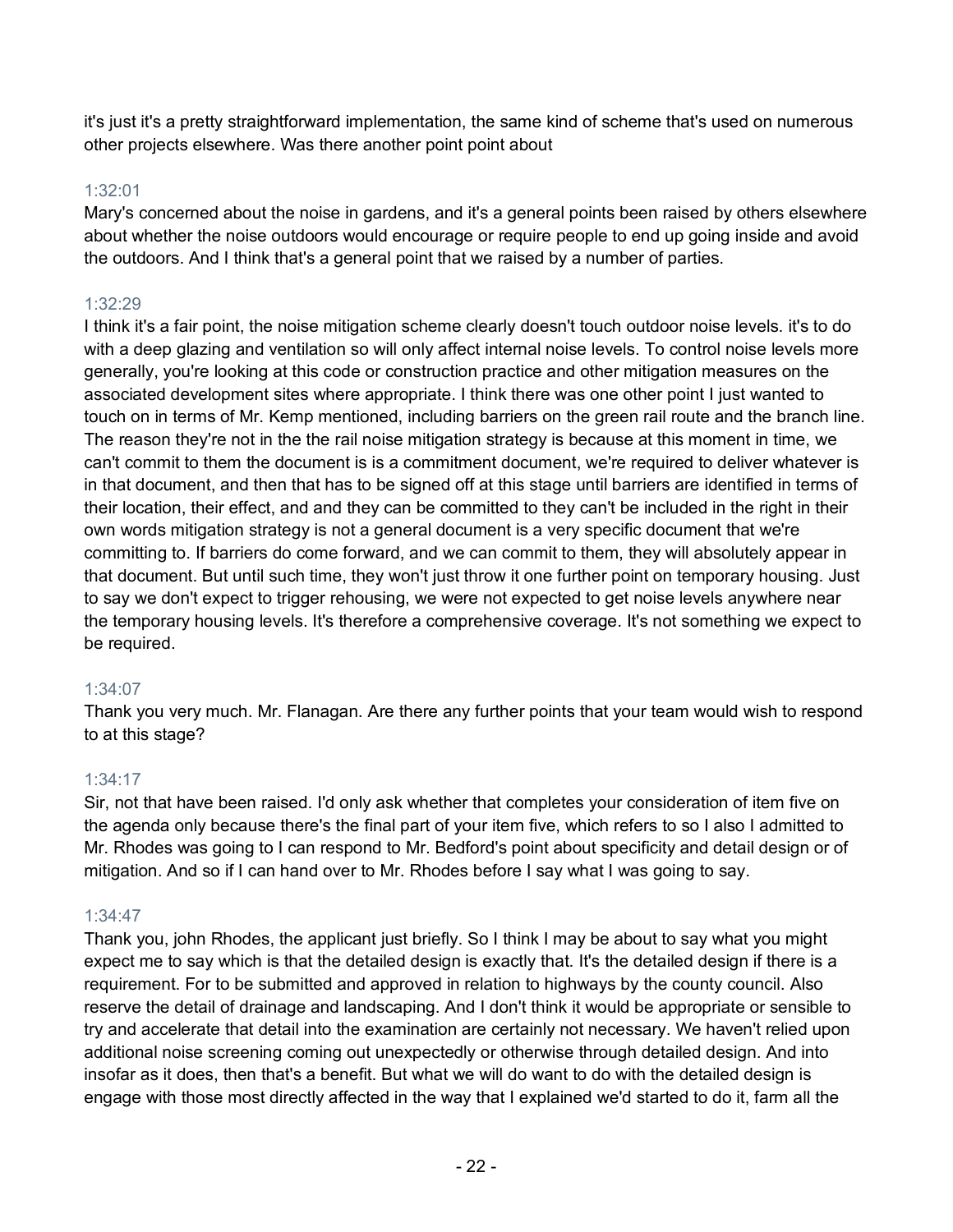wallets, farming cetera. So very happy, obviously, to engage with the County Council on that as well. And through the detail workshops we've been pleased to have with the County Council, there's a lot of design, development of the highway schemes, but not to the point where we get to detailed design of landscaping and bonding. It's not something which I think is necessary or appropriate at this stage. And just to also to add, in response to Mr. Kemp, saying that he'd like to discuss the potential for acoustic barriers along the green rail line and the licen branch line. You know, we look forward to that discussion, where the Mr. Kemp's engaged with his planning colleagues, about the practicality in planning terms of having acoustic barriers. And I think that's something we're going to be engaging online just the next couple of weeks to see what's practical. And certainly we're exploring that as well. My expectation is that we will potentially conclude that there are very limited locations where the benefit of acoustic screening of that nature justifies the visual impact of the barrier button, we're certainly going to have those discussions that will update the examination. Thank you. Thank you.

# 1:36:57

Mr. Flanagan. I know you are going to come on to another point. But you'll recall that Mr. blacklock had a technical issue, or I did somewhere in between. So if I can ask Mr. blacklock for his comments, please. And then perhaps Mr. Flanagan can can respond. Hopefully, we can hear you now.

# 1:37:16

Yeah, hopefully. Can you hear me any clearer?

## 1:37:19

That's very much better. Thank you.

# 1:37:21

Fantastic. Okay. Thank you very much. Yes. So my question is from Mike, Brett Brownstein, about the borrow pits in particular, and the extended hours into the evenings is going to have a direct impact on to the residence at Potter's farm and also separate in house. And so much as it's been it's been included in their noise in the sound plan mapping. And yeah, just want to understand why the 8.5 does not extend to this thing is that is particularly dirt work directly involved with mineral extractions. Okay.

## 1:38:06

Mr. Flanagan, I returned to you.

## 1:38:10

Thank you. I'm gonna ask Mr. Brown to respond on that point about bobby pins.

## 1:38:17

I know that Mike brownstone on behalf of the applicant. So taking Mr. blacklock points in reverse order. We say annex II five doesn't apply in general terms. We're not an earthmoving project. We're not a mineral extraction project. I did say there were elements of earthmoving and elements of extraction such as the borrow pits, but they don't happen in isolation. And it's it's impossible to disaggregate the noise from the minerals extraction element of the borrow pits, from everything else. So I understand the point, but we say it doesn't apply. We're not in those circumstances. We're not that type of project. The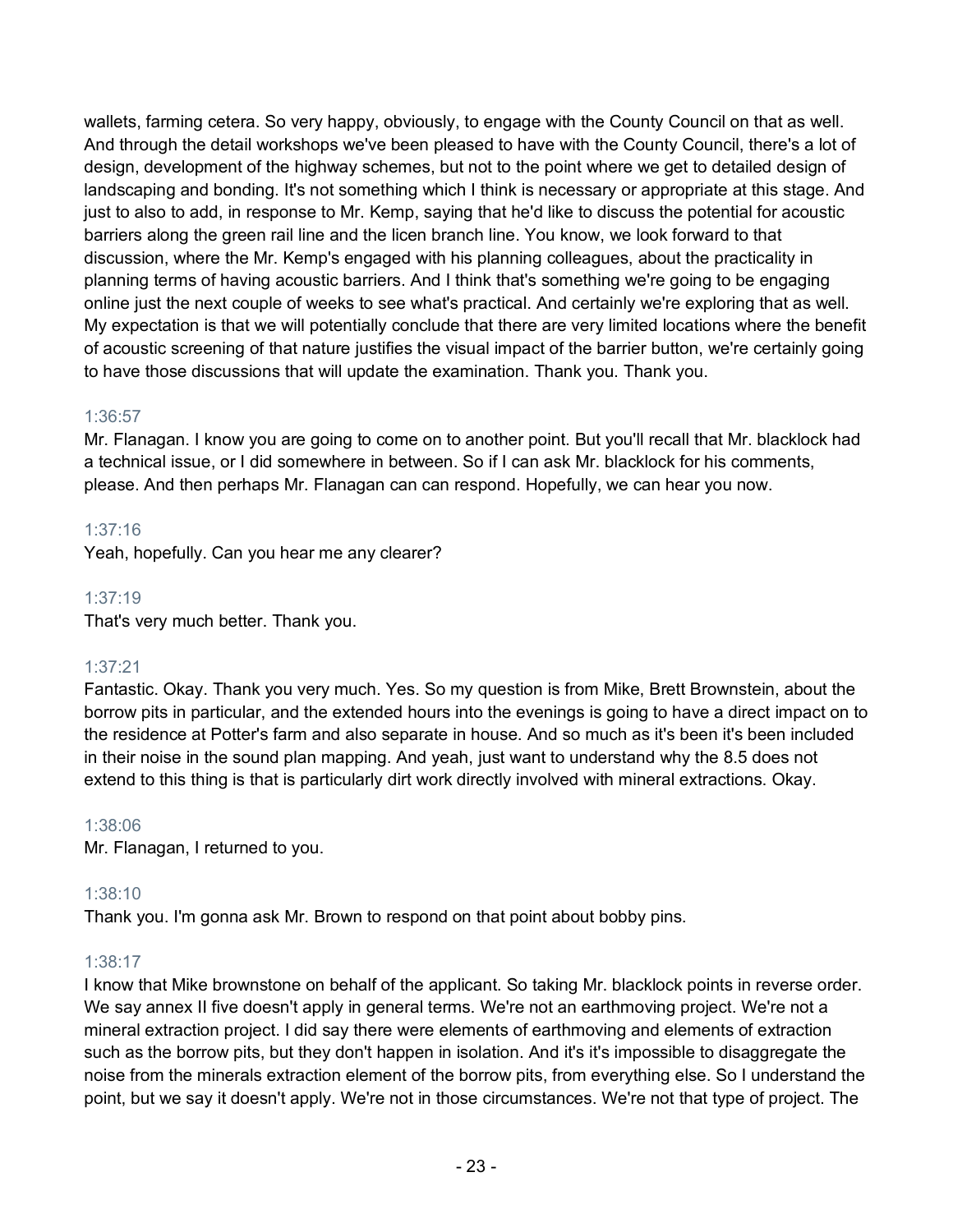extent to which the body parts and bits are modelled there within the calculations we've undertaken, the noise level is predicted at both POTUS farm and septon house include the noise from the borrow pits, and the the outcomes are what we say they are.

# 1:39:09

Okay. Yes, thank you. So the only point I had was, if you were going to move on from item five, simply to confirm that there was a question on your agenda relating to whether the E xa should disapply the defence of statutory authority, which I don't think has been covered yet in anyone else's. So I can give you a short answer on that, which is that the applicant is not considered that that defence should be disapplied. We're not aware that anyone has specifically suggested that it should. You obviously have the controls under the code of construction practice the monitoring of mitigation plan, both the dust one and the noise, one I'm hearing other voices other than Mr. Flanagan. Yes, I think that's gone. Thank you. So I was just saying so controls are provided throughout mitigation roadmap is itemised there. There's also, obviously statutory provision for compensation under Section 152, which is relevant. And we say that that strikes the balance as to what's acceptable. And it's not in the public interest. For Well, it's in the public, the public interest weighs in favour of infrastructure projects such as this going ahead without the threat of nuisance claims. And that's what the purpose of Section 158 is. And we say that purpose applies here and therefore should be disapplied. The gjort.

## 1:40:50

Thank you think Mr. Tate has his hand up, presumably in response to that point, sir. Frank and continue Mr. Tate. Sorry, I

## 1:41:15

was addressing my own team and not you, I do apologise, I didn't have my microphone on. So they have to hear me again. So on the first point, any additional requirements I mentioned requirement 25 to be adjusted. So that the scheme that is submitted does have some relationship to the commitments that are said to be within that document. Secondly, I also we also covered the point about operational and operational noise requirement, because there is no requirement as I understand that at present in relation to any aspect of the operational noise emanating from the main development site, whether it relates to the substation that main station or whether it relates to any of its constituent parts. And we think consideration should be given to that. If there isn't any such limitation, then it raises the question as to whether there should be the defence of statutory authority in that, in, in that respect, in circumstances where there's no limit, no noise limit at all at present. So, we are going to consider that in discussion with the applicant, because we think the way to resolve it is by looking at some form of operational noise limit and you've had the discussion on levels, which I won't repeat.

## 1:42:45

Right. Thank you. Thank you. Before I go back to the applicant, can I just clarify with the subject sorry, Mr. Taita asked me to come back. There was a proceeding point on the environment ABOUT SECTION 16, section 61 of the ctrl. C. And as I understand it, at the moment, your preferences that that procedure remains in place for you as an authority to agree, various elements as they roll through the programme of development. But the applicant is proposing a new innovative response to this complex